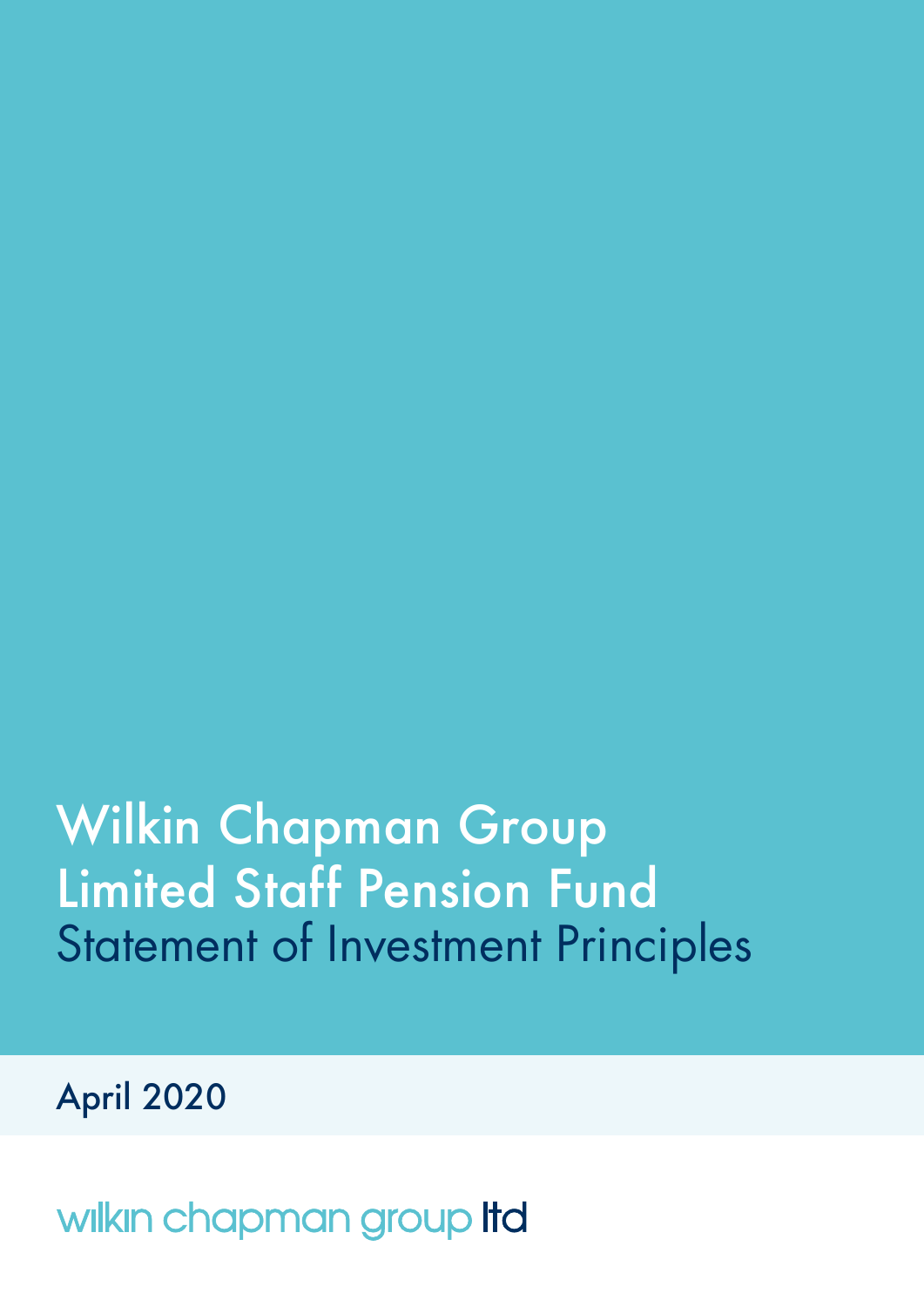### **Contents**

| <b>ny</b>      | Introduction                              |                  |
|----------------|-------------------------------------------|------------------|
| 2.             | <b>Investment Governance Structure</b>    | $\mathbf{2}$     |
| 3.             | <b>Investment Beliefs</b>                 | 4                |
| $\mathbf{A}$ . | <b>Investment Objectives and Strategy</b> | $\boldsymbol{6}$ |
|                | 5. Use of Investment Managers             | $\overline{ }$   |
| 6.             | Stewardship                               | 8                |
|                | 7. Investment Manager Arrangements        | 9                |
| 8.             | <b>Risk Mitigation</b>                    | 11               |
| 9.             | Monitoring                                | 12               |
|                | 10. Future Amendments                     | 13               |

### Appendix 1: The Trustees' Investment Strategy Appendix 2: Fund Details

| Glossary        |                                                                                      |
|-----------------|--------------------------------------------------------------------------------------|
| <b>LGIM</b>     | Legal & General Investment Management Limited                                        |
| M&G             | M&G Investment Management Limited                                                    |
| <b>AVCs</b>     | <b>Additional Voluntary Contributions</b>                                            |
| <b>ESG</b>      | Environmental, Social and Governance (including, but not limited to, climate change) |
| LDI             | Liability Driven Investment                                                          |
| Scheme          | Wilkin Chapman Group Limited Staff Pension Fund                                      |
| <b>Trustees</b> | The Trustees of the Scheme                                                           |
| <b>UNPRI</b>    | United Nations Principles for Responsible Investment                                 |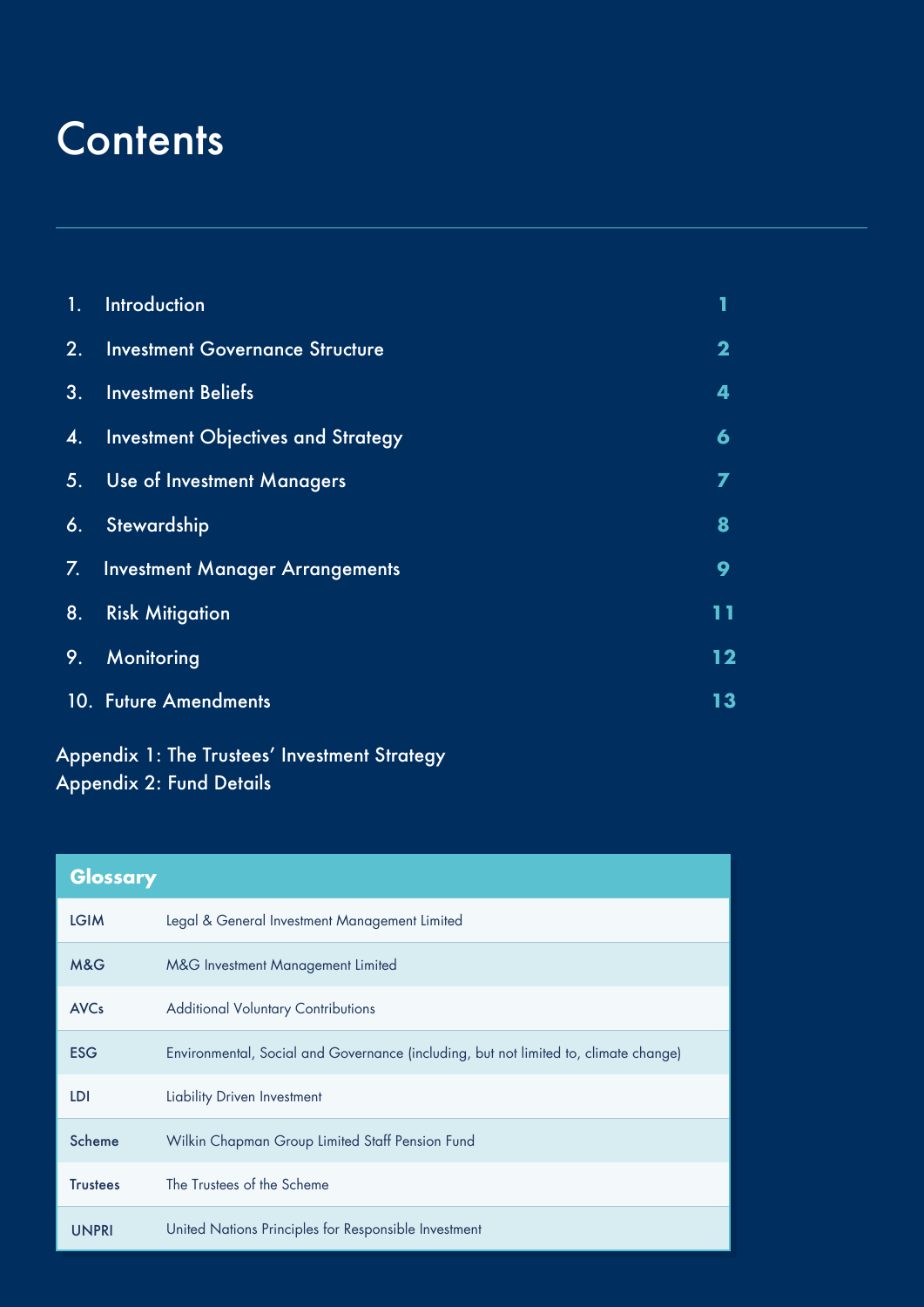### 1. Introduction

This statement is made in accordance with the requirements of legislation<sup>1</sup> and, in determining a suitable investment strategy for the Scheme, the Trustees have considered The Pension Regulator's Investment Guidance for defined benefit pension schemes.

The main body of this statement sets out the principles and policies that govern investments made by the Trustees of the Scheme. Details of the specific investment arrangements in place are set out in the Appendices.

Upon request, a copy of this statement will be made available to members, the Scheme

Actuary and any investment managers used by the Trustees.

<sup>1</sup> In particular, the Pensions Act 1995, the Occupational Pensions (Investment) Regulations 2005 and the Pension Protection Fund (Pensionable Service) and Occupational Pension Schemes (Investment and Disclosure) (Amendment and Modification) Regulations 2018.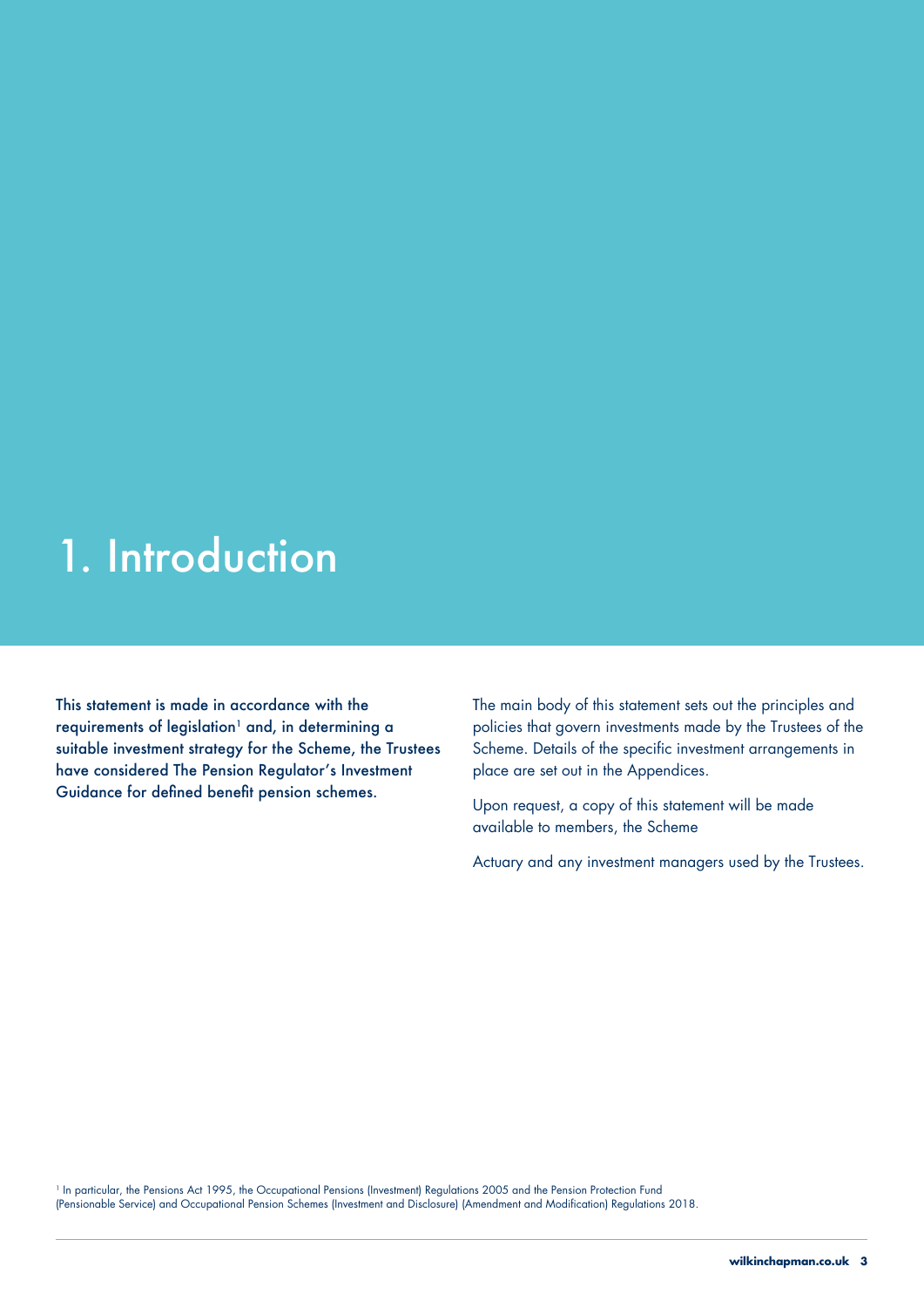### 2. Investment Governance Structure

#### Investment Advice

As required by legislation, in the preparation and maintenance of this statement and when considering the suitability of any investments, the Trustees will obtain and consider written advice from their investment adviser.

The Trustees are advised on investment matters by First Actuarial LLP. First Actuarial LLP is regulated by the Institute and Faculty of Actuaries and is qualified to provide the required advice through knowledge and practical experience of financial matters relating to pension schemes.

### Legal Advice

Whenever deemed necessary, the Trustees will seek advice from their legal adviser on investment matters.

### Employer Consultation

Under legislation, the ultimate responsibility for determining the investment strategy rests with the Trustees. However, the Trustees must consult with the sponsoring employer and consultation must comprise a sharing of views, not simply notification of intent.

#### Investment Managers

Day-to-day management of the Scheme's assets is delegated to one or more investment managers.

To ensure safekeeping of the assets, ownership and day to day control of the assets is undertaken by custodian organisations which are independent of the sponsoring employer and the investment managers. Where pooled investment vehicles are used, the custodians will typically be appointed by the investment manager.

### Members' Views and Other Non-Financial Matters

In the relevant regulations "non-financial matters" refers to the views of the members. This includes, but is not limited to, ethical views, views on ESG factors and views on the present and future quality of life for the members.

The Trustees recognise that it is likely that members and beneficiaries will hold a broad range of views. However, the Trustees do not take non-financial matters into account in the selection, retention and realisation of investments. The Trustees will review their policy on whether or not to take account of non-financial matters as appropriate.

The Trustees believe that their duty to members and beneficiaries will be best served by ensuring that all benefits can be paid as they fall due and the Trustees' Investment Objectives are designed to ensure this duty is achieved.

### Conflicts of Interest

The Trustees are satisfied that the investment strategy described in this Statement meets their responsibility to invest the assets in the best interests of the members and beneficiaries and, in the case of a potential conflict of interest, in the sole interest of the members and beneficiaries.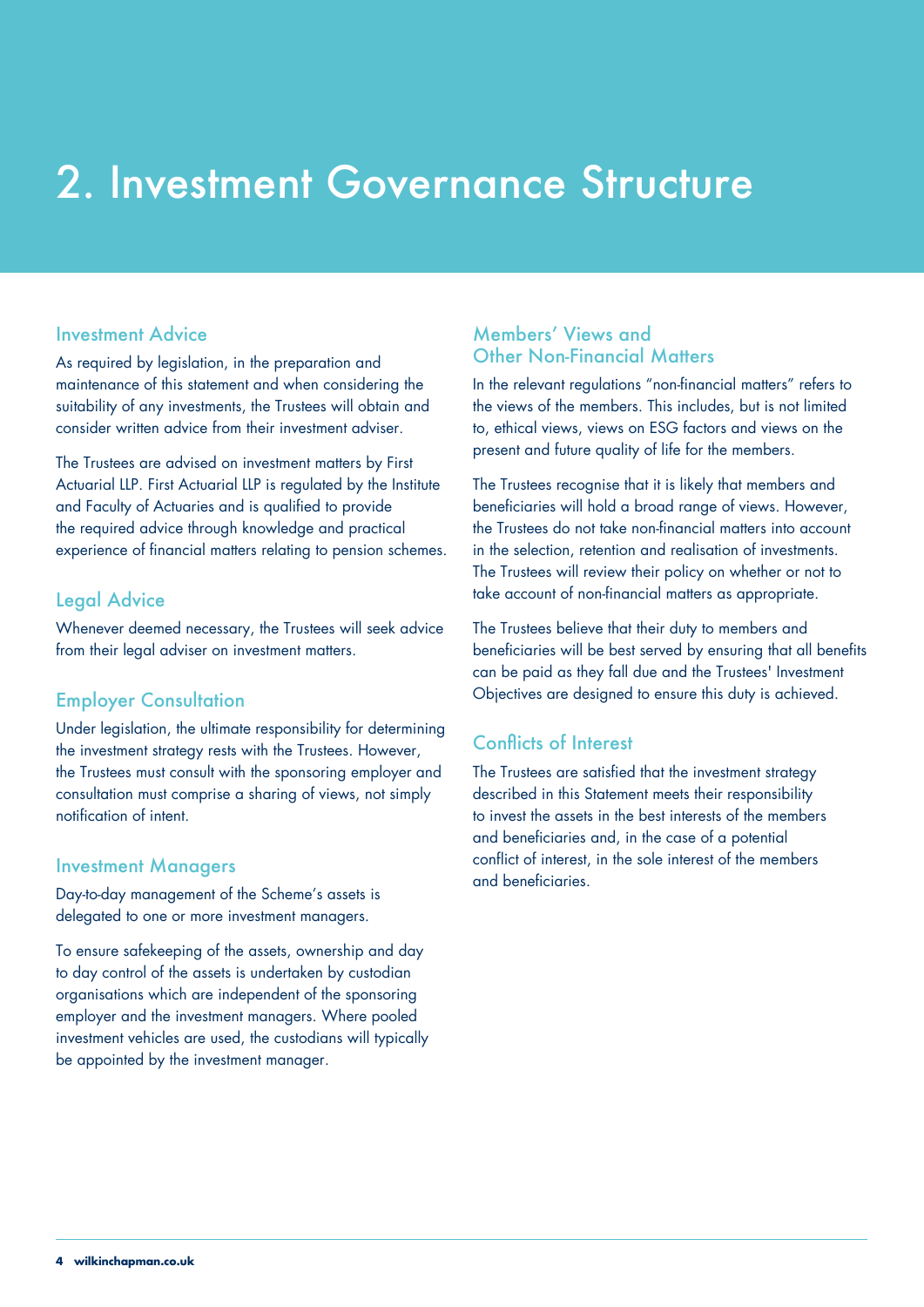# 3. Investment Beliefs

The investment beliefs stated below have been developed by the Trustees and are reflected in the Scheme's investment strategy.

### Appropriate Time Horizon

In determining investment objectives and a suitable investment strategy for the Scheme, the Trustees take into account an appropriate time horizon. The Trustees believe that an appropriate time horizon will be the period over which benefits are expected to be paid from the Scheme.

#### Risk versus Reward

Targeting higher levels of investment return requires increased levels of investment risk which increases the volatility of the funding position.

#### Asset Allocation

Long-term performance of the Scheme's assets is attributable primarily to the strategic asset allocation rather than the choice of investment managers.

#### **Diversification**

Asset diversification helps to reduce risk.

#### Use of Pooled Funds

Taking into account the size of the Scheme's assets, it is expected that pooled funds will typically be a more practical way of implementing the Scheme's investment strategy than establishing segregated mandates with investment managers.

### Use of Active Management

Active management has the potential to add value either through offering the prospect of enhanced returns or through the control of volatility. In addition, it is recognised that active management may help to mitigate the financial impact of ESG risks.

For each asset class, the Trustees will consider whether the higher fees associated with active management are justified.

### ESG and Other Financially Material Considerations

The Trustees believe that financially material considerations, including ESG factors and the risks related to such factors, can contribute to the identification of both investment opportunities and financially material risks. Consequently, financially material considerations can have a material impact on investment risk and return outcomes.

The Trustees also recognise that long-term sustainability issues, particularly climate change, present risks and opportunities that increasingly may require explicit consideration.

Assessment of how ESG risks are mitigated will be one of the factors considered by the Trustees when selecting and monitoring investment managers.

#### **Stewardship**

The Trustees believe that good stewardship can help create, and preserve, value for companies and markets as a whole.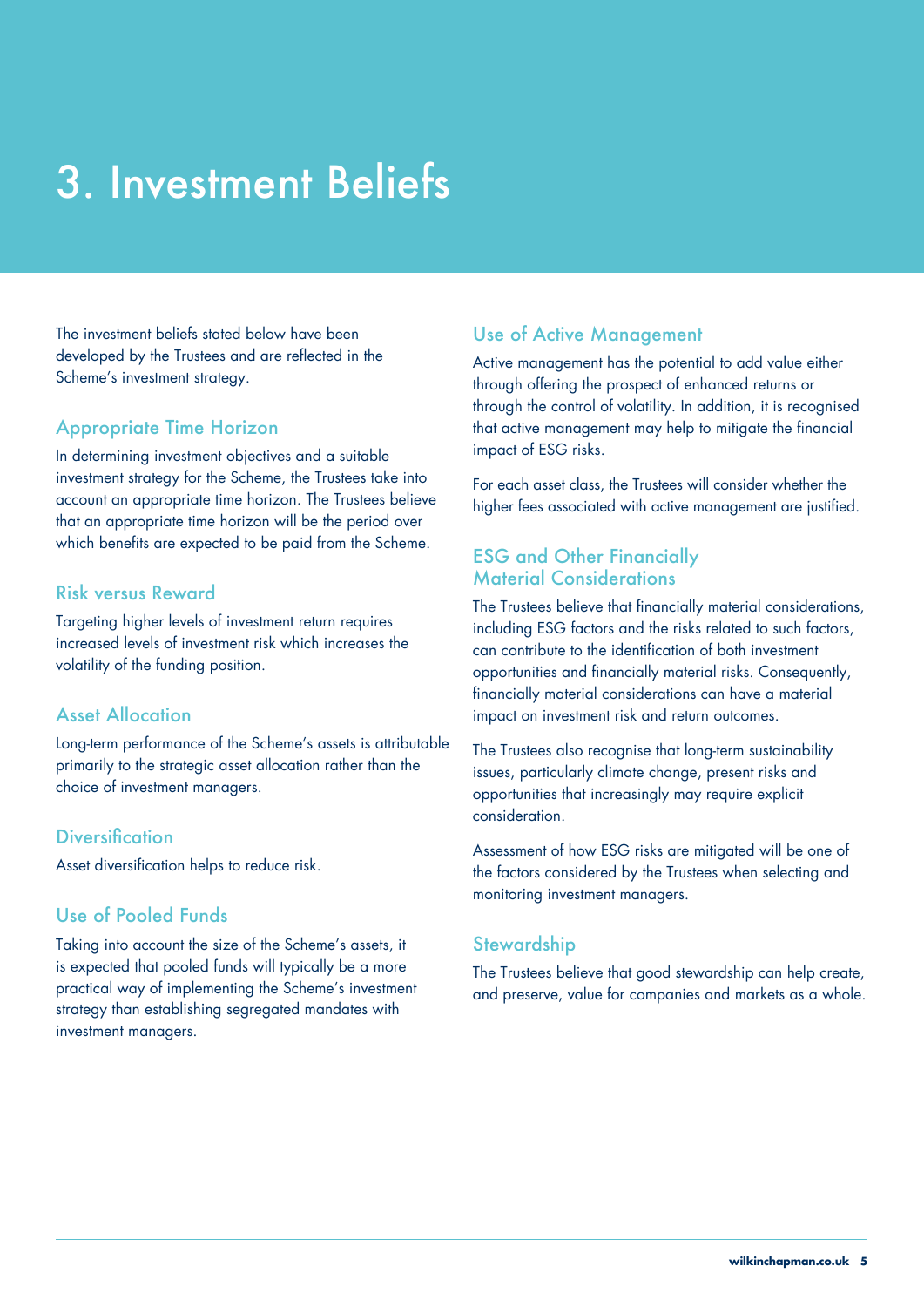## 4. Investment Objectives and Strategy

### Defined Benefit Assets – Investment Objectives

The Trustees' primary investment objectives are:

- to ensure that the assets are sufficient and available to pay members' benefits as and when they fall due;
- to generate an appropriate level of investment returns – to improve the funding position and thereby improve security for members; and
- to protect the funding position limiting the scope for adverse investment experience reducing security for members.

The Trustees' investment approach is designed to strike a balance between the above primary objectives but also considers:

- the nature and timing of benefit payments;
- expected levels of investment return on different asset classes;
- expected levels of investment return variability and, specifically, the expected level of short-term volatility of the funding position;
- the sponsoring employer's ability to withstand additional contribution requirements that may arise from volatility in the funding position; and
- the full range of available investments (within the bounds of practicality).

### Defined Benefit Assets – Investment strategy

The Trustees have taken advice from their investment adviser to construct a portfolio of investments consistent with these objectives. In doing so, consideration is given to all matters which are believed to be financially material over the appropriate time horizon.

The Trustees do not take account of non-financial matters when determining the Scheme's investment strategy.

#### AVCs

AVCs are held separately from the Scheme's other investments and the AVCs are used to secure benefits on a money purchase basis for members at retirement. From time to time the Trustees review the ongoing suitability of the AVC arrangements.

Details of the current AVC arrangements are provided in Appendix 1.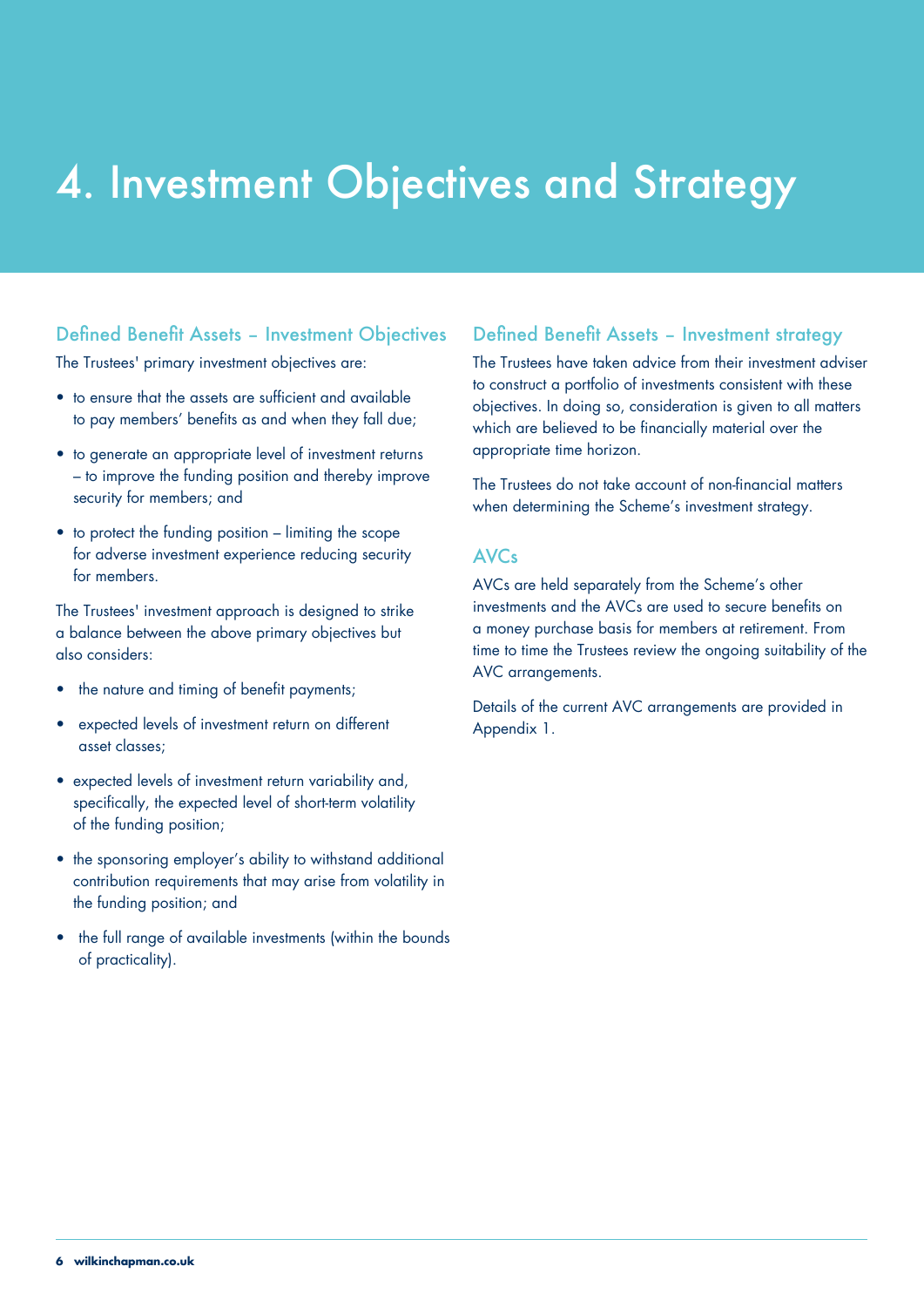## 5. Use of Investment Managers

### Investment Manager Selection

The Trustees delegate the day to day management of the assets, including selection, retention and realisation, to professional investment managers.

When considering the suitability of an investment manager, the Trustees (in conjunction with their investment adviser), will take account of all matters which are deemed to be financially material. In particular, the Trustees will:

- ensure that the investment manager has the appropriate knowledge and experience;
- ensure that the investment manager's mandate is appropriate; and
- consider the investment manager's approach to ESG matters.

When selecting investment managers, the Trustees may also take into account non- financially material considerations such as the investment manager's administrative capabilities and the liquidity of the investments.

Where pooled investment vehicles are used, it is recognised that the mandate cannot be tailored to the Trustees' particular requirements. However, the Trustees ensure that any pooled investment vehicles used are appropriate to the circumstances of the Scheme.

The Trustees will normally select investment managers who are signatories to the UNPRI

and who publish the results of their annual UNPRI assessment. This principle may be waived if a fund offered by a non-signatory manager is deemed to have investment characteristics

which are particularly important for meeting the Trustees' investment objectives.

### Manager Implementation

Assets are invested predominantly on regulated markets, as so defined in legislation. Any investments that do not trade on regulated markets are kept to a prudent level.

#### *Use of Derivatives*

The investment managers are permitted to use derivative instruments to reduce risk or for efficient portfolio management. Risk reduction would include mitigating the impact of a potential fall in markets or the implementation of currency hedging whilst efficient portfolio management would include using derivatives as a cost-effective way of gaining access to a market or as a method for generating capital and/or income with an acceptable level of risk.

#### *Leverage*

The instruments used by the investment managers of the Liability Matching Assets may result in the Liability Matching Assets being leveraged. Since these assets are closely aligned to the liabilities, the allocation to Liability Matching Assets (and any associated leverage) reduces the volatility of the Scheme's funding position and therefore reduces risk.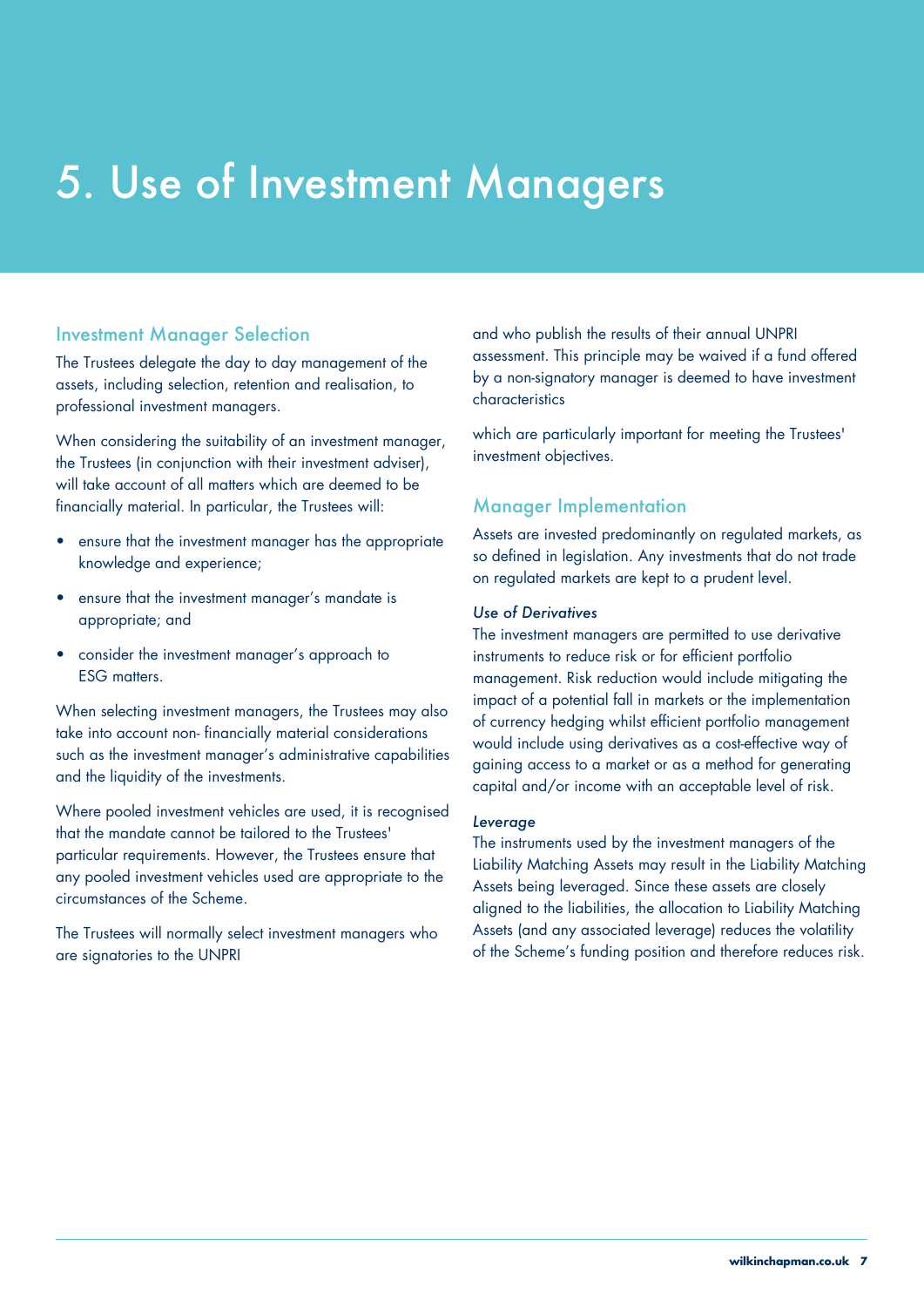# 6. Stewardship

The Trustees' policy in relation to the exercise of rights attaching to investments, and undertaking engagement activities in respect of investments, is that they wish to encourage best practice in terms of stewardship.

However, the Trustees invest in pooled investment vehicles and therefore accept that ongoing engagement with the underlying companies (including the exercise of voting rights) will be determined by the investment managers' own policies on such matters. For that reason, the Trustees recognise that their ability to directly influence the action of companies is limited.

Nevertheless, the Trustees expect that each investment manager will discharge its responsibilities in respect of investee companies in accordance with that investment manager's own corporate governance policies and current best practice, including the UK Corporate Governance Code and UK Stewardship Code.

The Trustees also expect that each investment manager will take ESG factors into account when exercising the rights attaching to investments and in taking decisions relating to the selection, retention and realisation of investments.

When considering the suitability of an investment manager, the Trustees (in conjunction with their investment adviser) will take account of any particular characteristics of that manager's engagement policy that are deemed to be financially material.

The Trustees recognise that the members might wish the Trustees to engage with the underlying companies in which the Scheme invests with the objective of improving corporate behaviour to benefit the environment and society. However, the Trustees' priority is to select investment managers which are best suited to help meet the Trustees' investment objectives. In making this assessment, the Trustees will receive advice from their investment adviser. The Trustees recognise that the investment managers' own policies are likely to be focussed on maximising financial returns and minimising financial risks rather than targeting an environmental or societal benefit.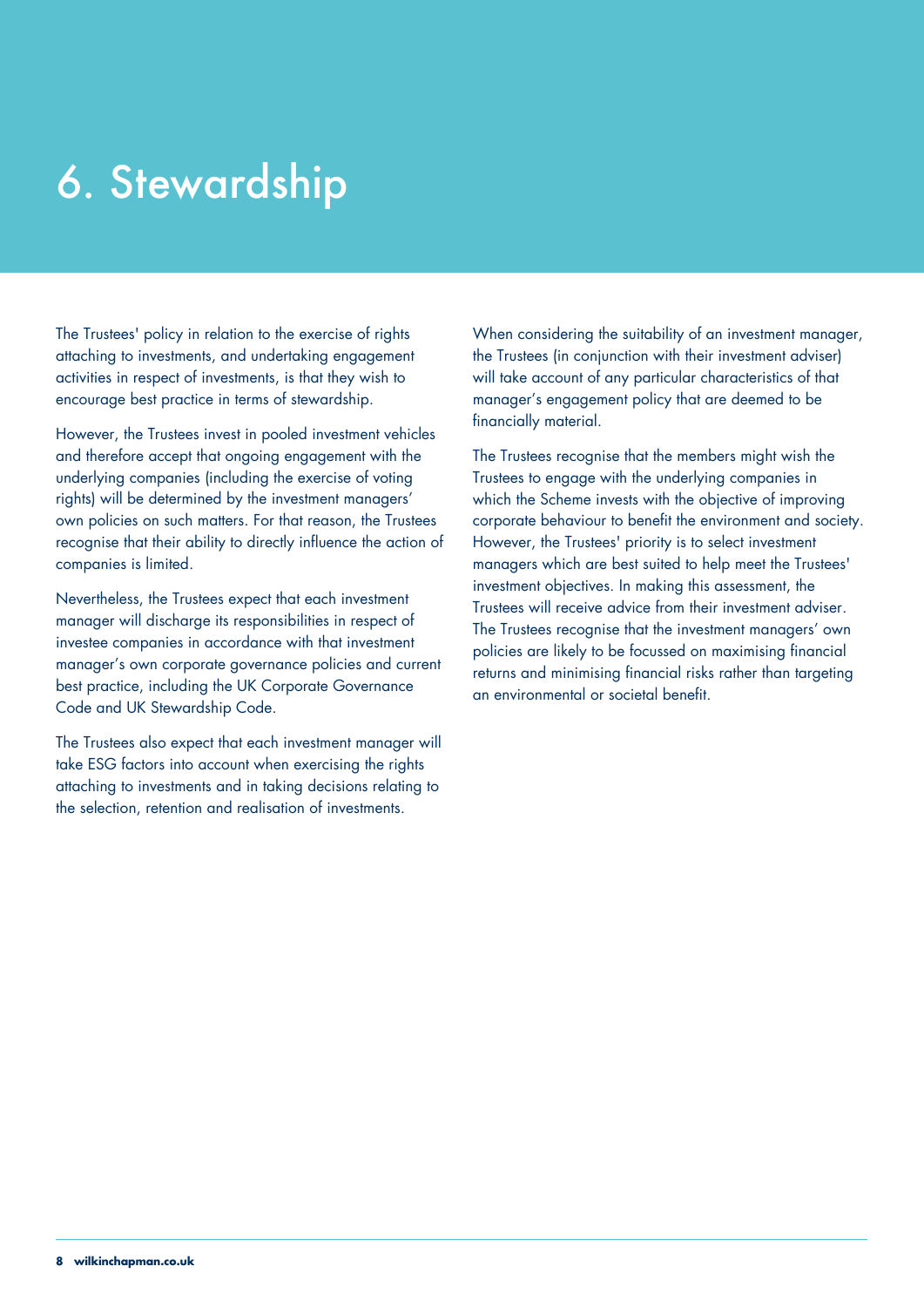## 7. Investment Manager Arrangements

### Compatibility of Pooled Funds with the Trustees' Investment Strategy

When selecting a pooled fund, the Trustees consider various factors, including:

- the assets that will be held within that fund and whether the asset allocation of the fund is expected to change over time;
- the risks associated with the fund along with the return that is expected;
- the fund's objective (as stated by the fund's investment manager) and whether the objective is consistent with the performance that the Trustees expect from that fund;
- the fund's fee structure to ensure that this is reasonable and that it does not provide an incentive for the investment manager to manage the fund in a way that differs from the expectations of the Trustees.
- how frequently underlying investments within the fund are expected to be traded by the investment manager;
- how financially material considerations (including ESG factors) over the appropriate time horizon are taken into account by the investment manager;
- the investment manager's policy in relation to the exercise of the rights (including voting rights) attaching to the investments held within the pooled fund; and
- the investment manager's policy in relation to undertaking engagement activities inrespect of the investments held within the pooled fund\*.

*\*This includes engaging with an issuer of debt or equity regarding matters including (but not limited to) performance, strategy, capital structure, management of actual or potential conflicts of interest, risks, and ESG matters. It also includes engaging on these matters with other investment managers, other holders of debt or equity and persons or groups of persons who have an interest in the issuer of debt or equity.*

After analysing the above characteristics for a fund, the Trustees identify how that fund would fit within their overall investment strategy for the Scheme and how the fund is expected to help the Trustees meet their investment objectives.

### Duration of Investment Manager **Arrangements**

The Trustees normally expect that pooled funds will be held for several years.

However, as part of the periodic strategic asset allocation reviews (which take place at least every three years), the Trustees will review whether the ongoing use of each fund remains consistent with their investment strategy.

The Trustees regularly monitor the financial and nonfinancial performance of the pooled funds held and details of this monitoring process is set out below. If the Trustees become concerned about the ongoing suitability of a pooled fund, they may reduce exposure to it or disinvest entirely. Such action is expected to be infrequent.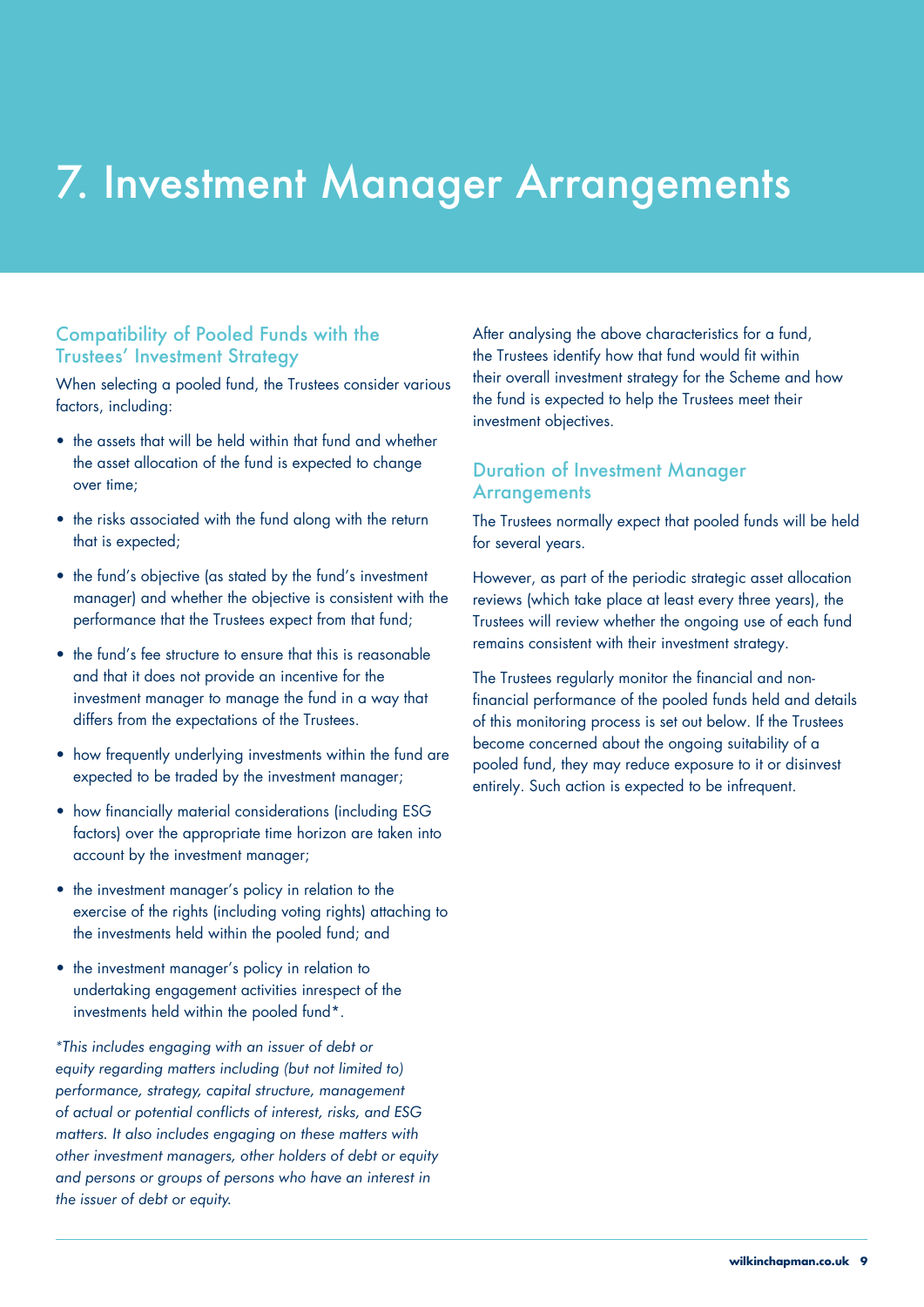## 7. Investment Manager Arrangements (Continued)

### Monitoring Pooled Funds

The Trustees regularly assess the performance of each fund held and this monitoring includes an assessment of whether the investment manager continues to operate the fund in a manner that is consistent with the factors used by the Trustees to select the fund (as listed above).

When assessing the performance of a fund, the Trustees do not usually place too much emphasis on short-term performance although they will seek to ensure that reasons for short-term performance (whether favourable or unfavourable) are understood.

The Trustees expect the investment managers of pooled funds to invest for the medium to long term and they expect investment managers to engage with issuers of debt or equity with a view to improving performance over this time frame.

If it is identified that a fund is not being operated in a manner consistent with the factors used by the Trustees to select the fund, or that the investment manager is not engaging with issuers of debt or equity, the Trustees may look to replace that fund. However, in the first instance, the Trustees would normally expect their investment adviser to raise the Trustees' concerns with the investment manager. Thereafter, the Trustees, in conjunction with their investment adviser, would monitor the performance of the fund to assess whether the situation improves.

### Portfolio Turnover

The Trustees are aware of the requirement to monitor portfolio turnover costs (the costs incurred as a result of the buying, selling, lending or borrowing of investments).

When selecting a pooled fund, the Trustees will consider how the investment manager defines and measures:

- the targeted portfolio turnover (the frequency within which the assets of the fund are expected to be bought or sold); and
- turnover range (the minimum and maximum frequency within which the assets of the fund are expected to be bought or sold).

At least annually, the Trustees, in conjunction with their investment adviser, will consider the transaction costs incurred on each pooled fund. As part of this analysis, the Trustees will consider whether the incurred turnover costs have been in line with expectations.

The Trustees will take the above information on portfolio turnover into account when assessing the ongoing suitability of each pooled fund.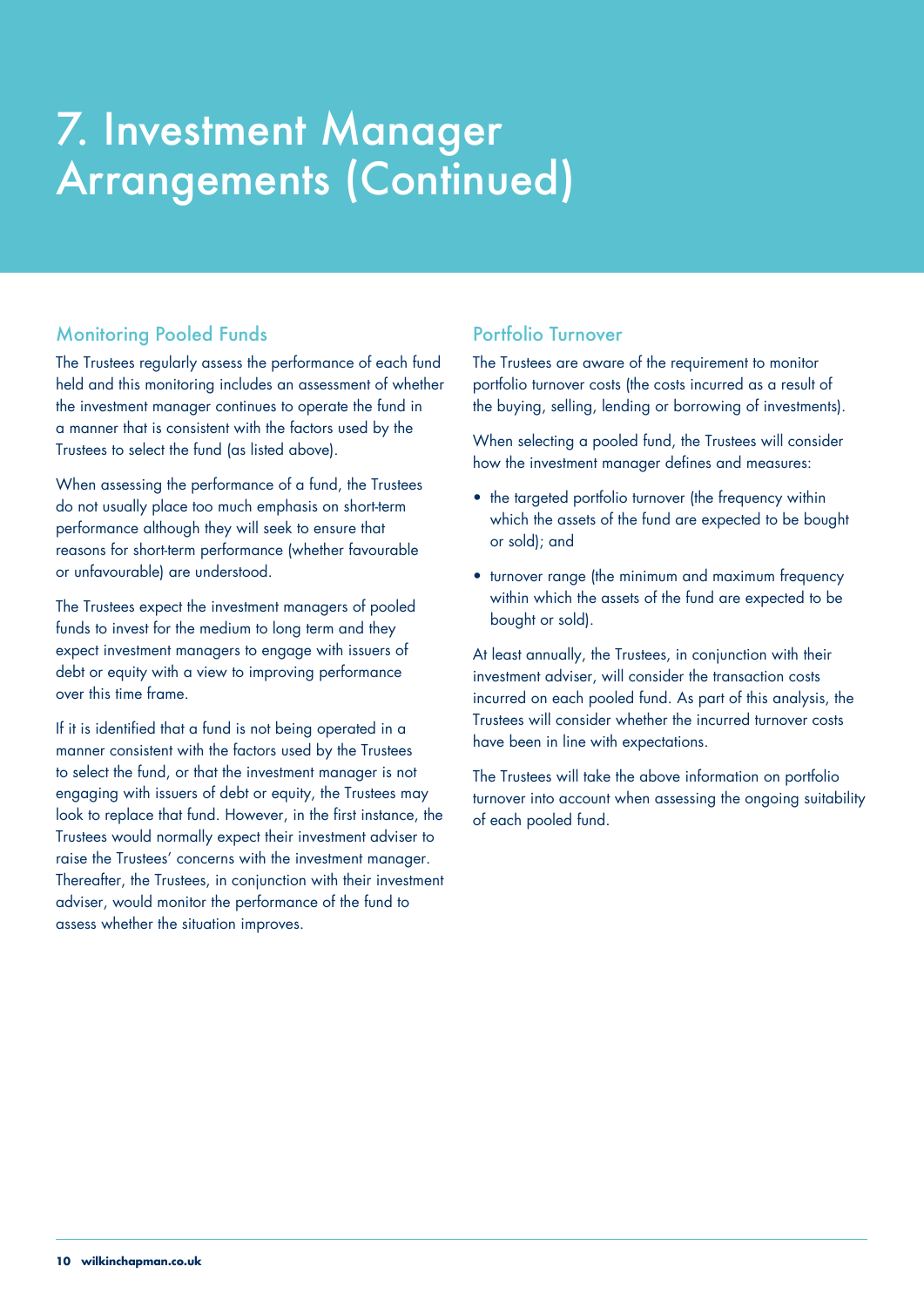# 8. Risk Mitigation

When determining suitable investment objectives and when designing the Scheme's investment strategy, the Trustees (in conjunction with their investment adviser), will take into account all risks that are assessed to be financially material. The principal investment risks are listed in the Trustees' Annual Report and Financial Statements.

### Risk Capacity and Risk Appetite

In determining a suitable investment strategy, the Trustees consider how the volatility of the funding position is likely to be affected by changes to the asset allocation. An important consideration for the Trustees is whether a potential investment strategy is consistent with the ability of the sponsoring employer to address any future increase in deficit that may arise due to market movements.

#### Self-Investment Risk

Legislation imposes a restriction that no more than 5% of a pension scheme's assets may be related to the sponsoring employer. The Trustees do not hold any direct employerrelated assets and any indirect exposure is expected to be less than 5% of total assets.

### ESG Risks

The Trustees (in conjunction with their investment adviser) have considered the likely impact of the financially material ESG risks associated with all of the Scheme's investments and have assessed the mitigation of such risks implemented by each of the investment

managers. In making this assessment, the Trustees recognise that, where pooled investment vehicles are held, the extent to which ESG factors will be used in the selection of suitable underlying investments will be determined by the investment managers' own policies on such matters.

### Liquidity Risk

The majority of the Scheme's investments will be liquid and will be realisable for cash at relatively short notice without incurring high costs. However, the Trustees recognise that the liabilities are long-term in nature and that a modest allocation to less-liquid investments may be appropriate.

Details of the liquidity characteristics of the funds held are provided in Appendix 2.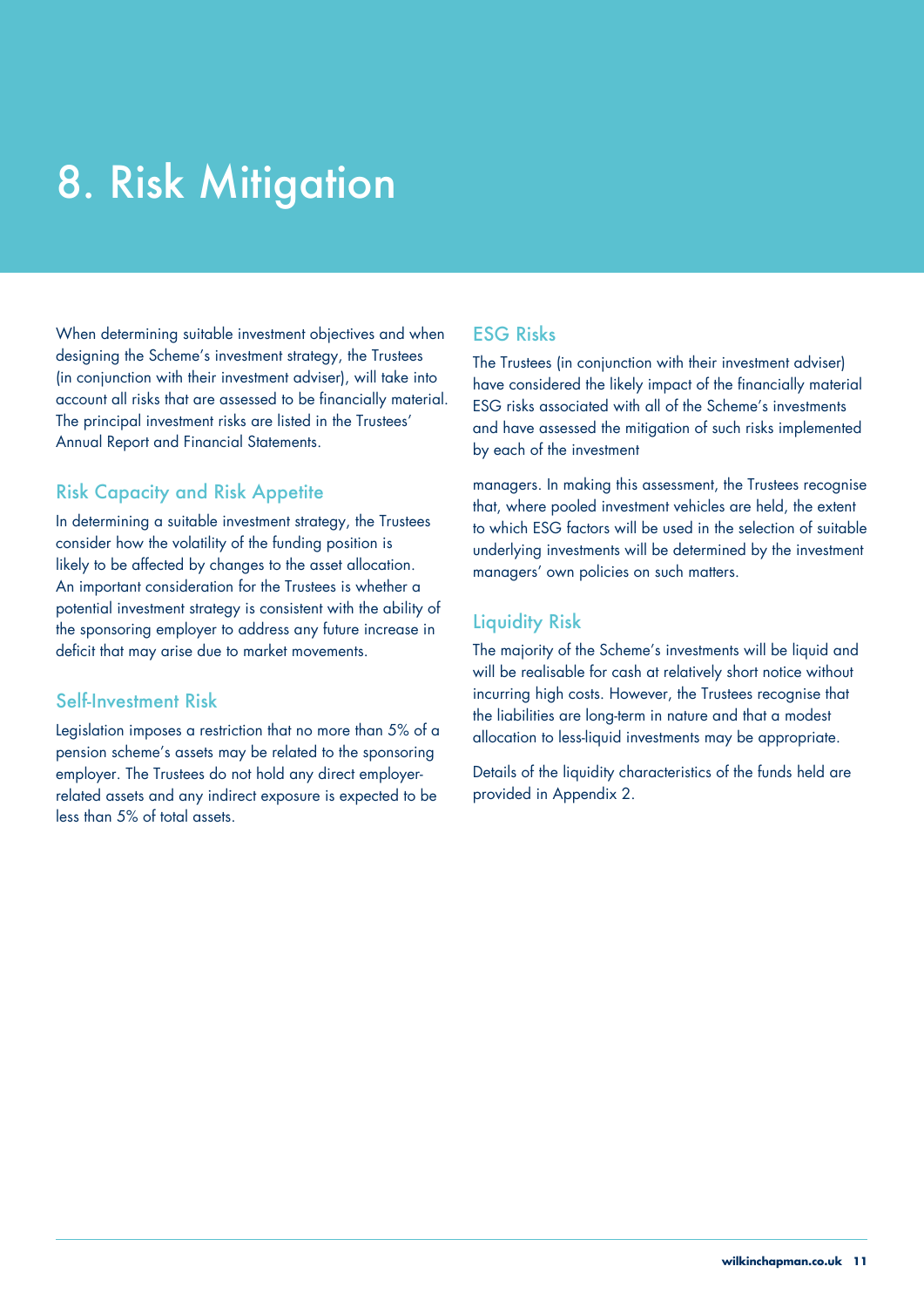# 9. Monitoring

The Trustees regularly review the Scheme's investments for all matters considered to be financially material over the future period for which benefits are expected to be paid from the Scheme. This includes reviewing that the assets continue to be managed in accordance with each manager's mandate and that the choice of managers remains appropriate.

Furthermore, the Trustees regularly monitor the position of the investment managers with regards to ESG matters.

The investment adviser regularly meets with the managers of pooled funds on its approved list.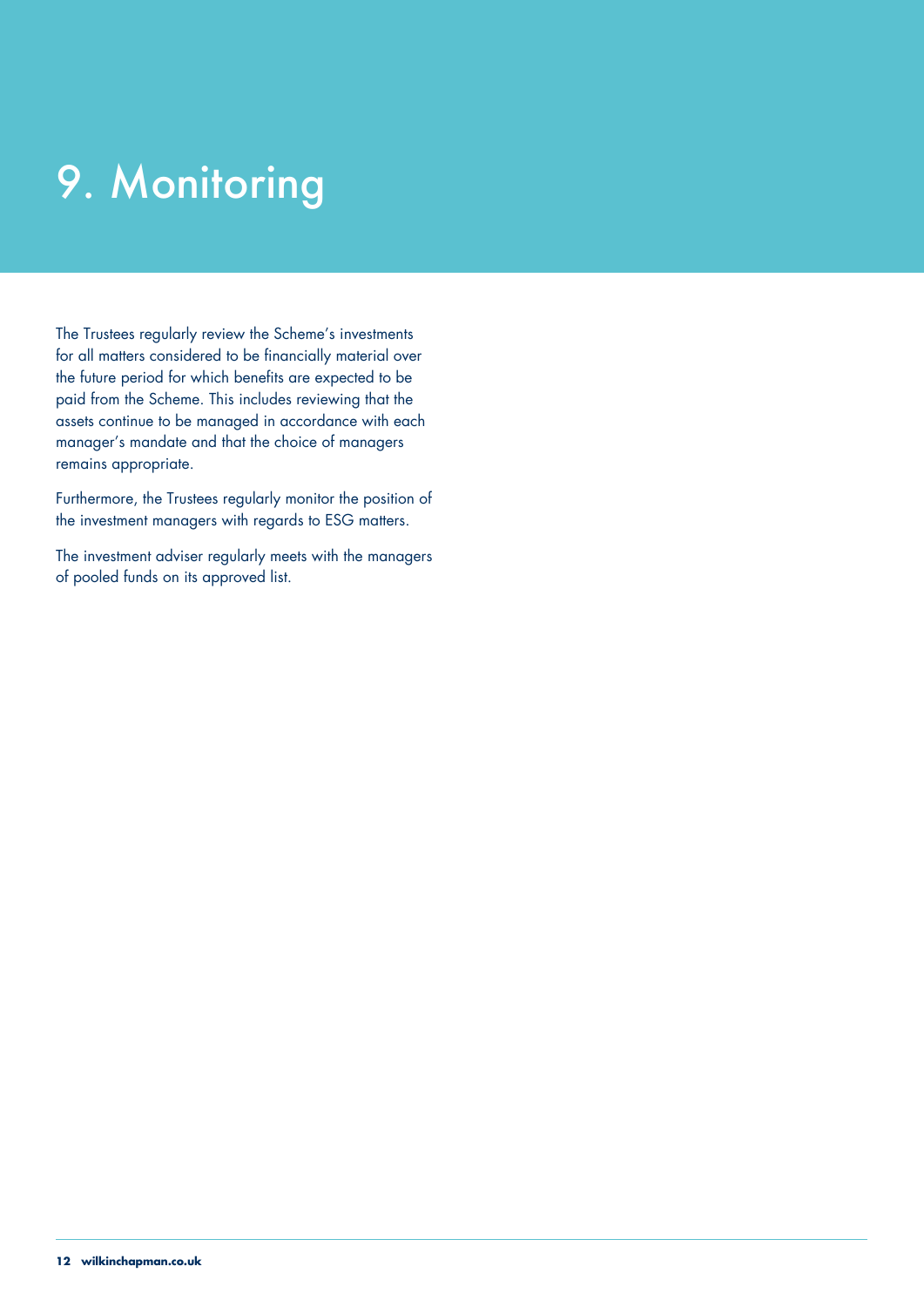## 10. Future Amendments

This statement will be reviewed at least every three years and without delay after any significant change in circumstances or investment strategy.

The Trustees have consulted with the sponsoring employer as part of the work preparing this statement.

The principles set out in this Statement have been agreed by the Trustees:

Octfanes

**Lisa-Jane Howes**, For and on behalf of the Trustees of the Wilkin Chapman Group Limited Staff Pension Fund. 29 September 2020

**Date**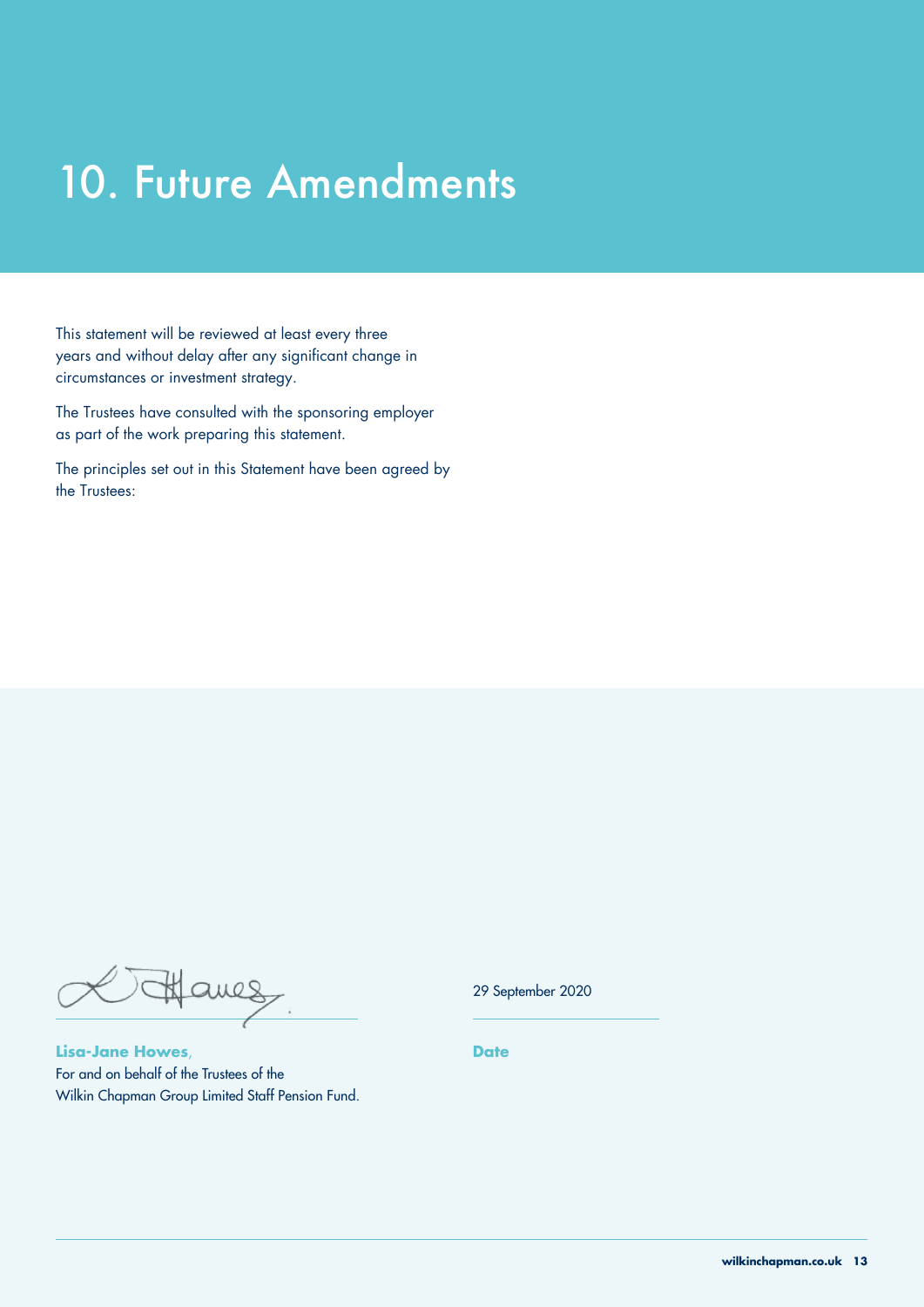## Appendix 1: The Trustees' Investment Strategy

### Strategic Asset Allocation

In determining the strategic asset allocation, the Trustees view the investments as falling into two broad categories:

- 1) Growth Assets Assets that are expected to deliver long-term returns in excess of liability growth. The use of Growth Assets is expected to deliver a level of investment returns deemed appropriate by the Trustees given the risk involved.
- 2) Liability Matching Assets Assets that are expected to react to changes in market conditions in a similar way to the liabilities. The use of Liability Matching Assets is expected to protect the funding position of the Scheme.

In addition, the Trustees may hold cash. Cash will normally be held in the Trustees' bank account if it is to be used to make payments due in the short-term whereas cash that is to be held for more than a few weeks will normally be held in a cash fund.

As at 22 January 2020, the split of the Scheme's assets between Growth and Liability Matching Assets was 73.4% Growth and 26.6% Liability Matching. This split is not regularly rebalanced and will vary over time as market conditions change.

The Trustees will review the strategic asset allocation periodically, and at least every three years, to ensure that the investment strategy remains consistent with the Trustees' funding objectives. As part of such a review, the Trustees will consider the risks associated with the investment strategy.

### Investment Strategy Implementation

The Trustees have selected funds managed by M&G and LGIM to implement the Scheme's investment strategy. Investments in these funds are made via the LGIM investment platform.

Further details of the investment strategy and the funds used are provided below.

### Design of the Growth Asset Portfolio

The structure of the Scheme's Growth Assets has been designed to offer diversification across a range of underlying asset classes and to achieve this by combining investment managers with different asset management styles.

The strategic allocation for the Scheme's Growth Assets is as follows:

| <b>Pooled Fund</b>                        | Allocation as at 22 Jan<br>2020 (expressed as a $%$<br>of total Growth Assets) |
|-------------------------------------------|--------------------------------------------------------------------------------|
| M&G Total Return Credit Investment Fund   | 24.8%                                                                          |
| <b>IGIM Diversified Fund</b>              | 17.2%                                                                          |
| <b>LGIM World Equity Index Fund</b>       | 29.0%                                                                          |
| LGIM World Equity Index Fund - GBP Hedged | 29.0%                                                                          |
| <b>Total Growth Assets</b>                | 100%                                                                           |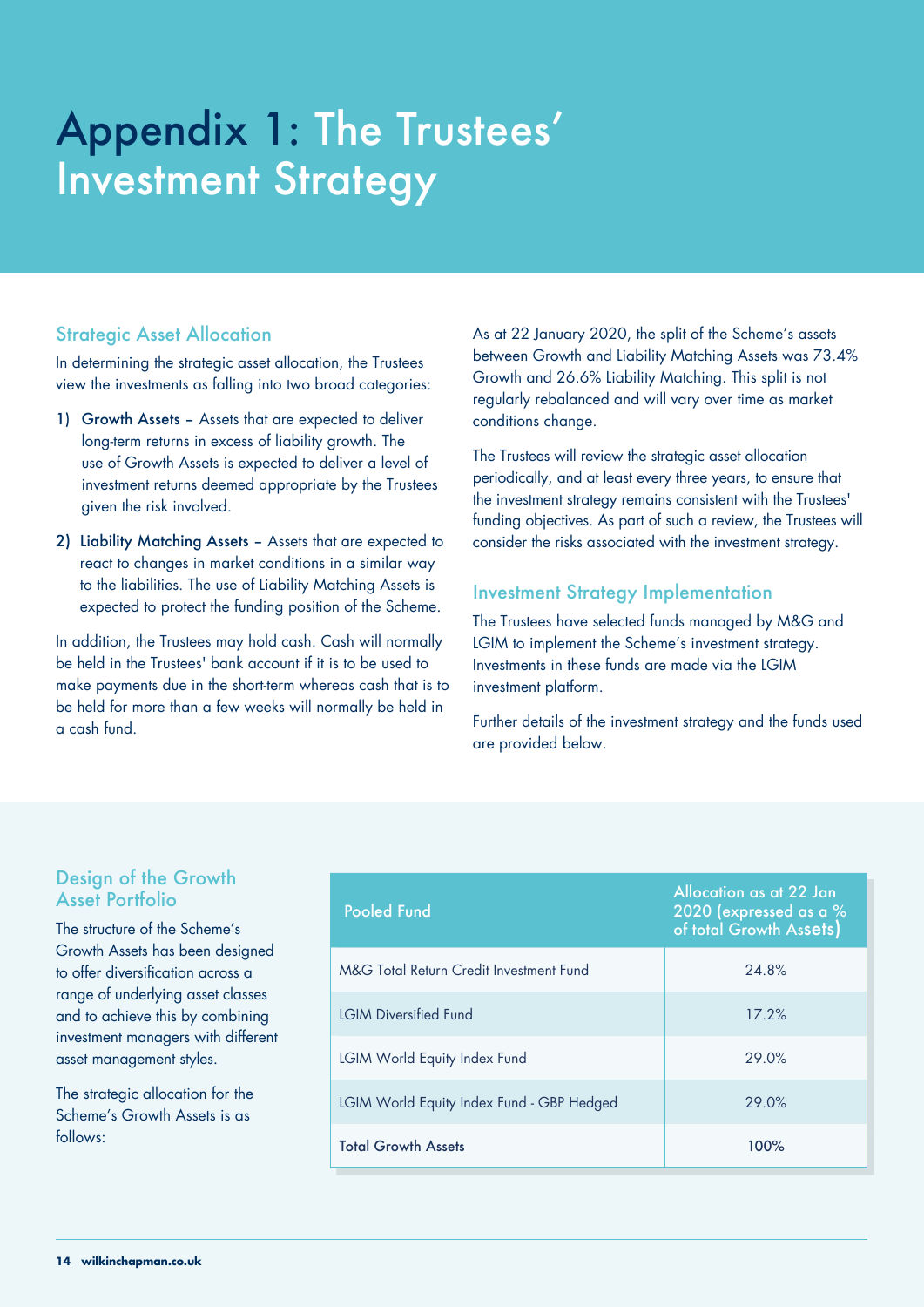## Appendix 1: The Trustees' Investment Strategy (Continued)

The allocation above reflects the strategy implemented in January 2020. The allocation of the Growth Assets is not automatically rebalanced but will be monitored and rebalanced at the discretion of the Trustees.

### Design of the Liability Matching Portfolio

The Scheme's Liability Matching Assets are invested in leveraged Liability Driven Investment (LDI) funds managed by LGIM. The LGIM funds used are:

- LGIM Matching Core Fixed Long Fund
- LGIM Matching Core Fixed Short Fund
- LGIM Matching Core Real Long Fund
- LGIM Matching Core Real Short Fund

The targeted level of matching, expressed as a proportion of the sensitivity of funded liabilities to changes in long term interest rates and inflation expectations, is 51% and 53% respectively.

### LDI Leverage Management Policy

In an environment of rising yields, leverage increases, and if the leverage of a LGIM LDI fund breaches the upper threshold, Manager Name will require a recapitalisation to lower the leverage of the relevant fund. This will ensure that leverage within the LDI funds remains within a permissible range. The Trustees decide where such payments should be taken from. The Trustees have provided LGIM with authority to use the M&G Total Return Credit Investment Fund to recapitalise any LDI funds.

In an environment of falling yields, leverage falls, and if the leverage of a LGIM LDI fund falls below a minimum threshold, LGIM will make a cash payment from the relevant fund to raise the leverage. This will ensure that leverage within the LDI funds remains within a permissible range. The Trustees decide how such payments shall be invested. They have provided LGIM with authority to invest any such cash proceeds in the M&G Total Return Credit Investment Fund.

### Cashflow Management Policy

Any investments or disinvestments will be made at the discretion of the Trustees, but the Trustees will maintain a *Cashflow Management Policy* which will record how such payments should be structured. *The Cashflow Management Policy* will be designed to ensure the allocation of the Scheme's assets remains closely aligned with the strategy described in this statement.

To ensure the Scheme operates efficiently, the Trustees may share the *Cashflow Management Policy* with the individual(s) responsible for processing payments from the Scheme.

The *Cashflow Management Policy* will be reviewed from time-to-time by the Trustees and, as a minimum, at least every three years in line with a review of this statement. Given that the *Cashflow Management Policy* is designed to keep the Scheme's asset allocation aligned with the investment strategy and investment principles described in this statement, the sponsoring employer is satisfied that the *Cashflow Management Policy* can be amended by the Trustees without consulting the sponsoring employer.

### Insured Pensioners

The Trustees insure a proportion of the Scheme's pensioner liabilities with Aviva. These insurance policies will provide a stream of income in respect of named individuals for as long as those individuals remain alive. The income received offsets pension payments made from the Scheme.

### Additional Voluntary Contributions

The Scheme's AVC arrangements are held with Aviva.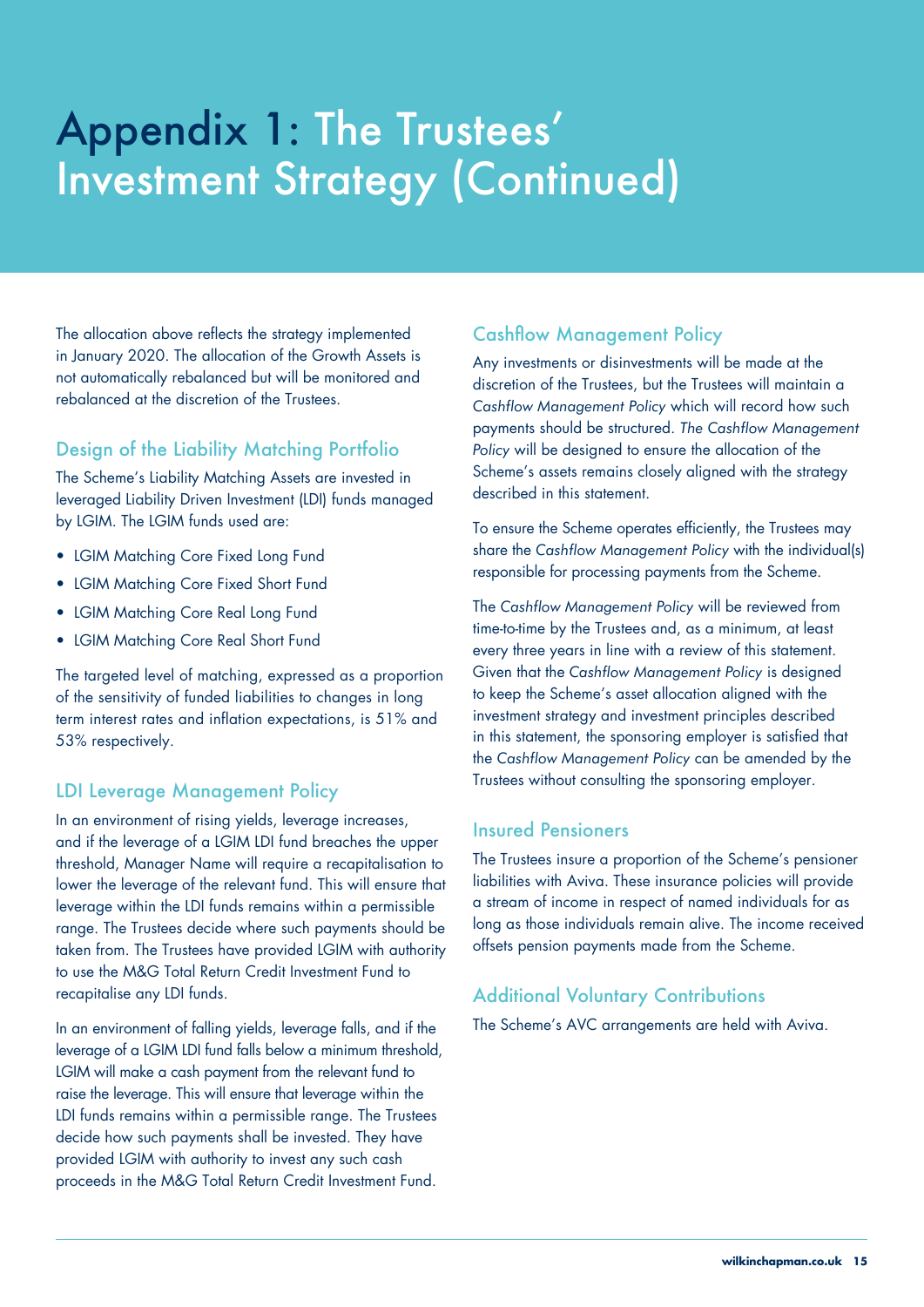This Appendix provides a summary of the funds used to implement the Scheme's investment strategy. The details provided below were correct as at April 2020

The following points should be noted:

- AMC: The Annual Management Charge applicable to each fund represents the fee payable to the fund manager.
- Additional expenses: These are third party costs associated with the operation of a fund such as fees paid to the administrator, the custodian and the auditor and the costs associated with the use of third-party funds where these are used. The level of the additional expenses may vary over time.
- Legal Structure: An explanation of the different types of fund legal structures is provided in the Trustees' *Investment Risk Policy* document.
- T: Trade Date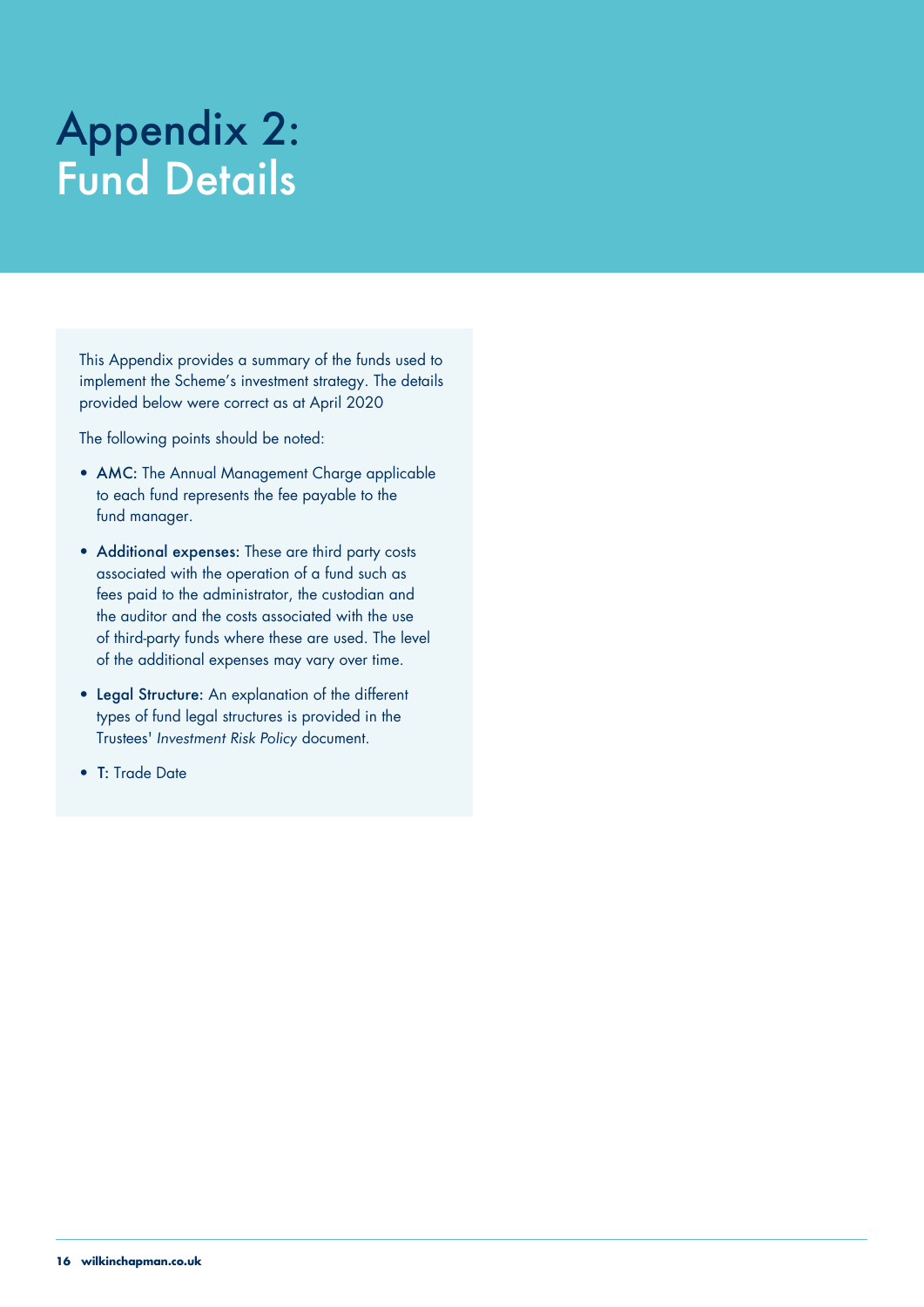| <b>M&amp;G Total Return Credit Investment Fund</b> |                                                                                                                                                                                                                                               |  |
|----------------------------------------------------|-----------------------------------------------------------------------------------------------------------------------------------------------------------------------------------------------------------------------------------------------|--|
| Objective                                          | The fund aims to provide investors with attractive returns from capital and<br>income from a diversified pool of debt and debt-like assets, including but not<br>limited to, debt instruments with a fixed, variable or floating rate coupon. |  |
| <b>Legal Structure</b>                             | Investment Company with Variable Capital                                                                                                                                                                                                      |  |
| <b>Trading Frequency</b>                           | Daily                                                                                                                                                                                                                                         |  |
| Notice Period                                      | Up to $T-2$                                                                                                                                                                                                                                   |  |
| Settlement Period                                  | Up to $T+3$                                                                                                                                                                                                                                   |  |
|                                                    | AMC: 0.45% per annum                                                                                                                                                                                                                          |  |
| Fee                                                | Additional Expenses (approx. including LGIM platform fee): 0.03% per annum                                                                                                                                                                    |  |

| <b>LGIM Diversified Fund</b> |                                                                                                                                                                                                                  |  |
|------------------------------|------------------------------------------------------------------------------------------------------------------------------------------------------------------------------------------------------------------|--|
| Objective                    | To provide long-term investment growth through exposure to a diversified<br>range of asset classes. The long-term rate of return is expected to be broadly<br>similar to that of a developed market equity fund. |  |
| <b>Legal Structure</b>       | Unit-linked insurance policy                                                                                                                                                                                     |  |
| <b>Trading Frequency</b>     | Weekly                                                                                                                                                                                                           |  |
| <b>Notice Period</b>         | $T-2$                                                                                                                                                                                                            |  |
| Settlement Period            | Up to $T+3$                                                                                                                                                                                                      |  |
|                              | AMC: 0.30% per annum                                                                                                                                                                                             |  |
| Fee                          | Additional Expenses (approx.): 0.03% per annum                                                                                                                                                                   |  |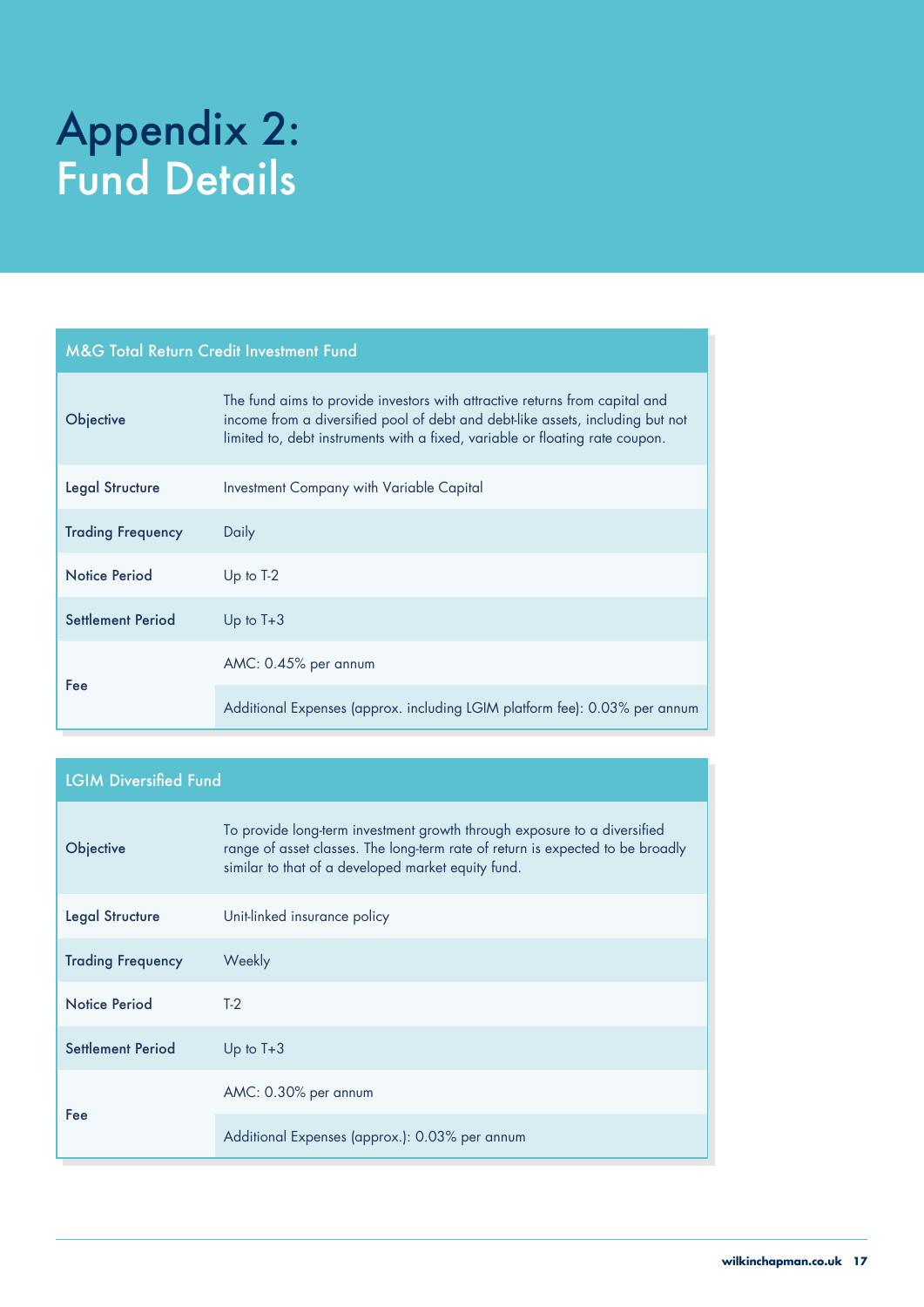| <b>LGIM World Equity Index Fund</b> |                                                                                                                                                                                                                               |  |
|-------------------------------------|-------------------------------------------------------------------------------------------------------------------------------------------------------------------------------------------------------------------------------|--|
| Objective                           | The LGIM World Equity Index Fund employs an index-tracking strategy aiming<br>to replicate the performance of the FTSE World Index (less withholding tax if<br>applicable) to within +/-0.5% p.a. for two years out of three. |  |
| <b>Legal Structure</b>              | Unit-linked insurance policy                                                                                                                                                                                                  |  |
| <b>Trading Frequency</b>            | Weekly                                                                                                                                                                                                                        |  |
| Notice Period                       | $T-2$                                                                                                                                                                                                                         |  |
| Settlement Period                   | Up to $T+3$                                                                                                                                                                                                                   |  |
| Fee                                 | AMC: 0.20% per annum                                                                                                                                                                                                          |  |
|                                     | Additional Expenses (approx.): 0.00% per annum                                                                                                                                                                                |  |

### LGIM World Equity Index Fund - GBP Hedged

| Objective                | To replicate the performance of the FTSE World Index (less withholding tax<br>where applicable) - GBP Hedged (with the exception of advanced emerging<br>markets), which is a customised index, to within $+/-0.5\%$ p.a. for two years<br>out of three. |
|--------------------------|----------------------------------------------------------------------------------------------------------------------------------------------------------------------------------------------------------------------------------------------------------|
| <b>Legal Structure</b>   | Unit-linked insurance policy                                                                                                                                                                                                                             |
| <b>Trading Frequency</b> | Weekly                                                                                                                                                                                                                                                   |
| <b>Notice Period</b>     | $T-2$                                                                                                                                                                                                                                                    |
| Settlement Period        | Up to $T+3$                                                                                                                                                                                                                                              |
|                          | AMC: 0.223% per annum                                                                                                                                                                                                                                    |
| Fee                      | Additional Expenses (approx.): 0.000% per annum                                                                                                                                                                                                          |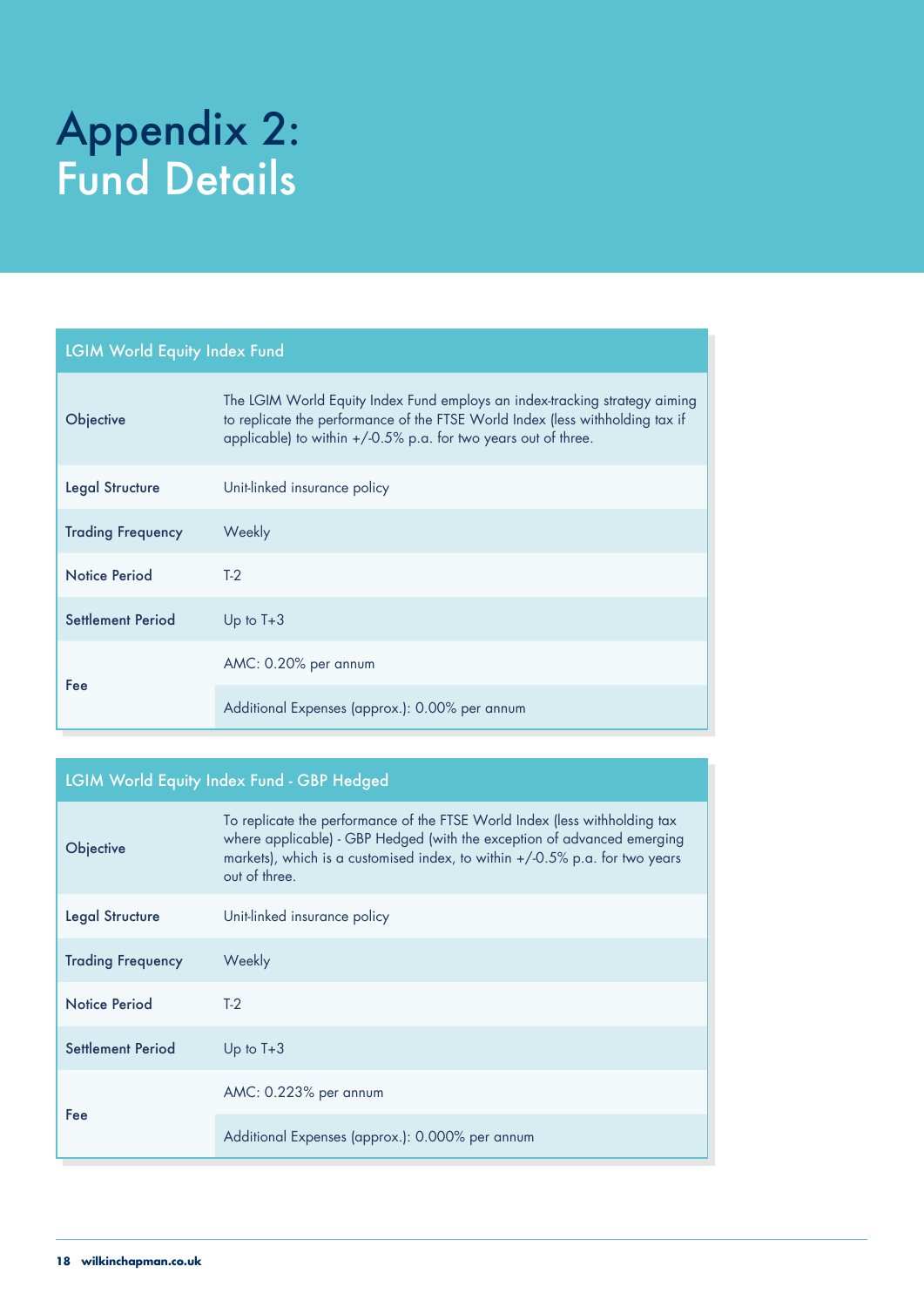| <b>LGIM Matching Core Fixed Long Fund</b> |                                                                                                                    |  |
|-------------------------------------------|--------------------------------------------------------------------------------------------------------------------|--|
| Objective                                 | To provide liability hedging based on the fixed, long dated liability<br>cashflows of a typical UK pension scheme. |  |
| <b>Legal Structure</b>                    | Unit-linked insurance policy                                                                                       |  |
| <b>Trading Frequency</b>                  | Weekly                                                                                                             |  |
| Notice Period                             | $T-2$                                                                                                              |  |
| <b>Settlement Period</b>                  | Up to $T+3$                                                                                                        |  |
| Fee                                       | AMC: Up to 0.24% per annum                                                                                         |  |
|                                           | Additional Expenses (approx.): 0.05% per annum                                                                     |  |

### LGIM Matching Core Fixed Short Fund

| Objective                | To provide liability hedging based on the fixed, short dated liability cashflows<br>of a typical UK pension scheme. |
|--------------------------|---------------------------------------------------------------------------------------------------------------------|
| <b>Legal Structure</b>   | Unit-linked insurance policy                                                                                        |
| <b>Trading Frequency</b> | Weekly                                                                                                              |
| <b>Notice Period</b>     | $T-2$                                                                                                               |
| Settlement Period        | Up to $T+3$                                                                                                         |
| Fee                      | AMC: Up to 0.24% per annum                                                                                          |
|                          | Additional Expenses (approx.): 0.05% per annum                                                                      |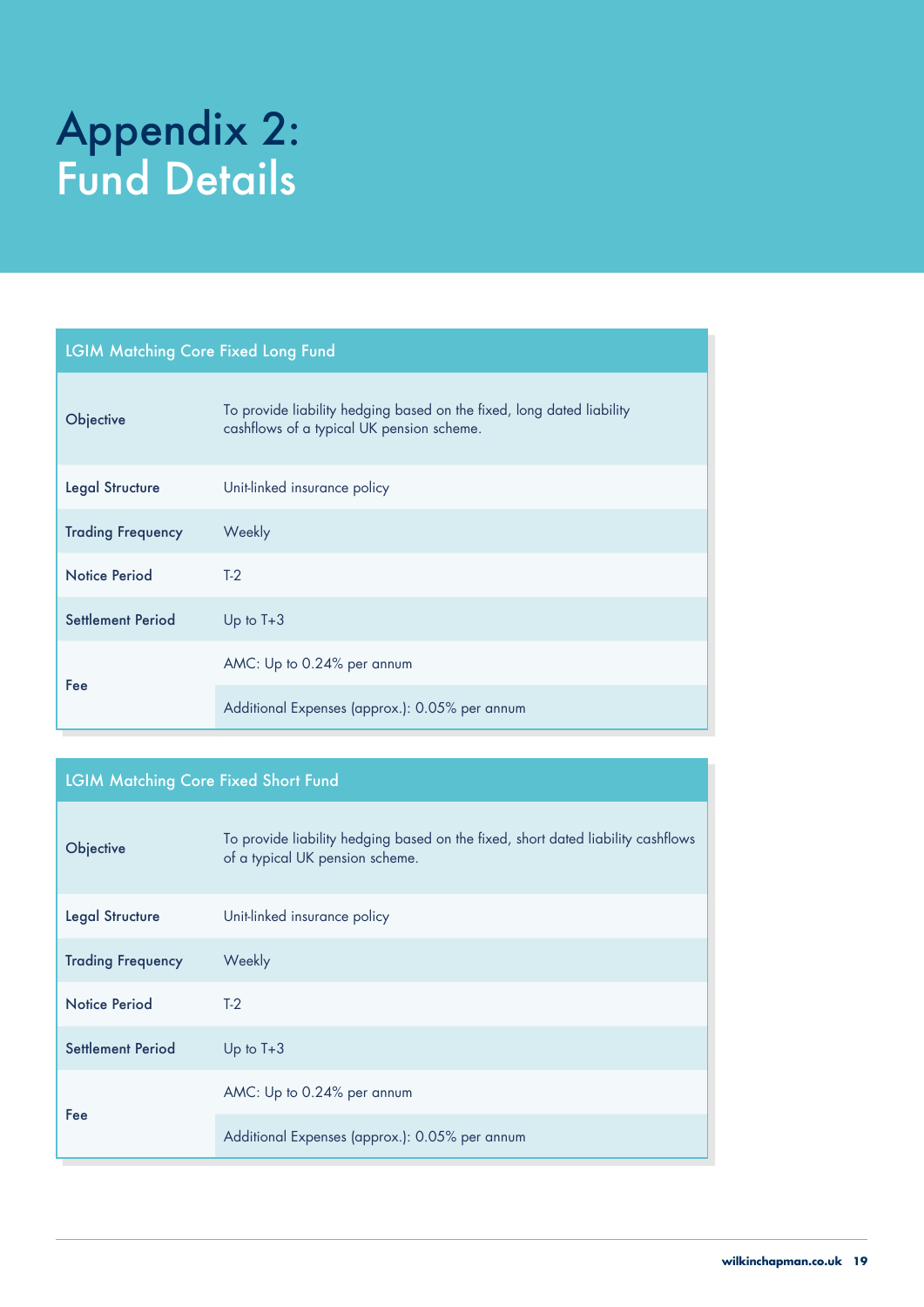| <b>LGIM Matching Core Real Long Fund</b> |                                                                                                                   |  |
|------------------------------------------|-------------------------------------------------------------------------------------------------------------------|--|
| Objective                                | To provide liability hedging based on the real, long dated liability<br>cashflows of a typical UK pension scheme. |  |
| <b>Legal Structure</b>                   | Unit-linked insurance policy                                                                                      |  |
| <b>Trading Frequency</b>                 | Weekly                                                                                                            |  |
| Notice Period                            | $T-2$                                                                                                             |  |
| Settlement Period                        | Up to $T+3$                                                                                                       |  |
|                                          | AMC: Up to 0.24% per annum                                                                                        |  |
| Fee                                      | Additional Expenses (approx.): 0.05% per annum                                                                    |  |

### LGIM Matching Core Real Short Fund

| Objective                | To provide liability hedging based on the real, short dated liability cashflows<br>of a typical UK pension scheme. |
|--------------------------|--------------------------------------------------------------------------------------------------------------------|
| <b>Legal Structure</b>   | Unit-linked insurance policy                                                                                       |
| <b>Trading Frequency</b> | Weekly                                                                                                             |
| Notice Period            | $T-2$                                                                                                              |
| Settlement Period        | Up to $T+3$                                                                                                        |
|                          | AMC: Up to 0.24% per annum                                                                                         |
| Fee                      | Additional Expenses (approx.): 0.05% per annum                                                                     |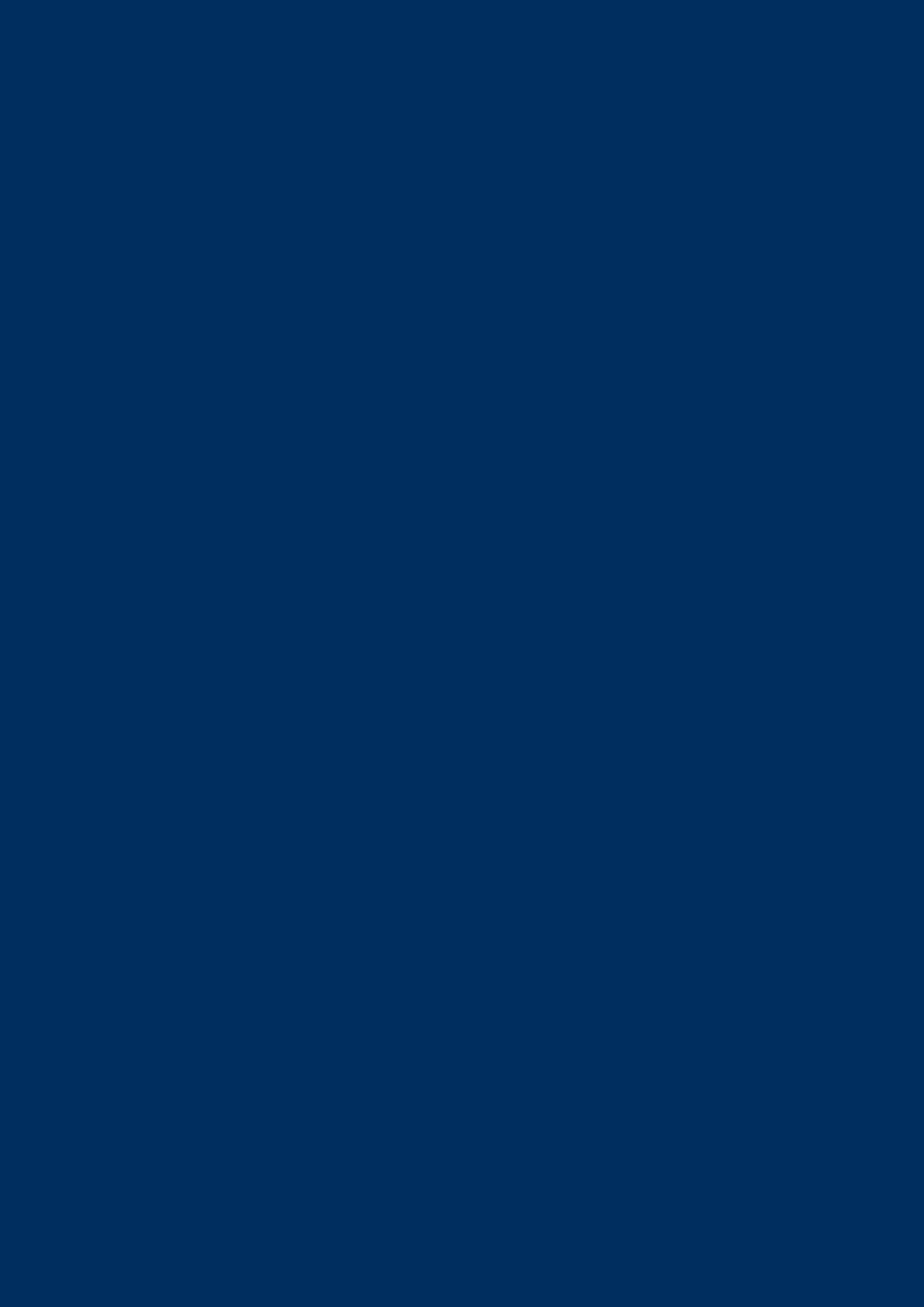wilkin chapman group Itd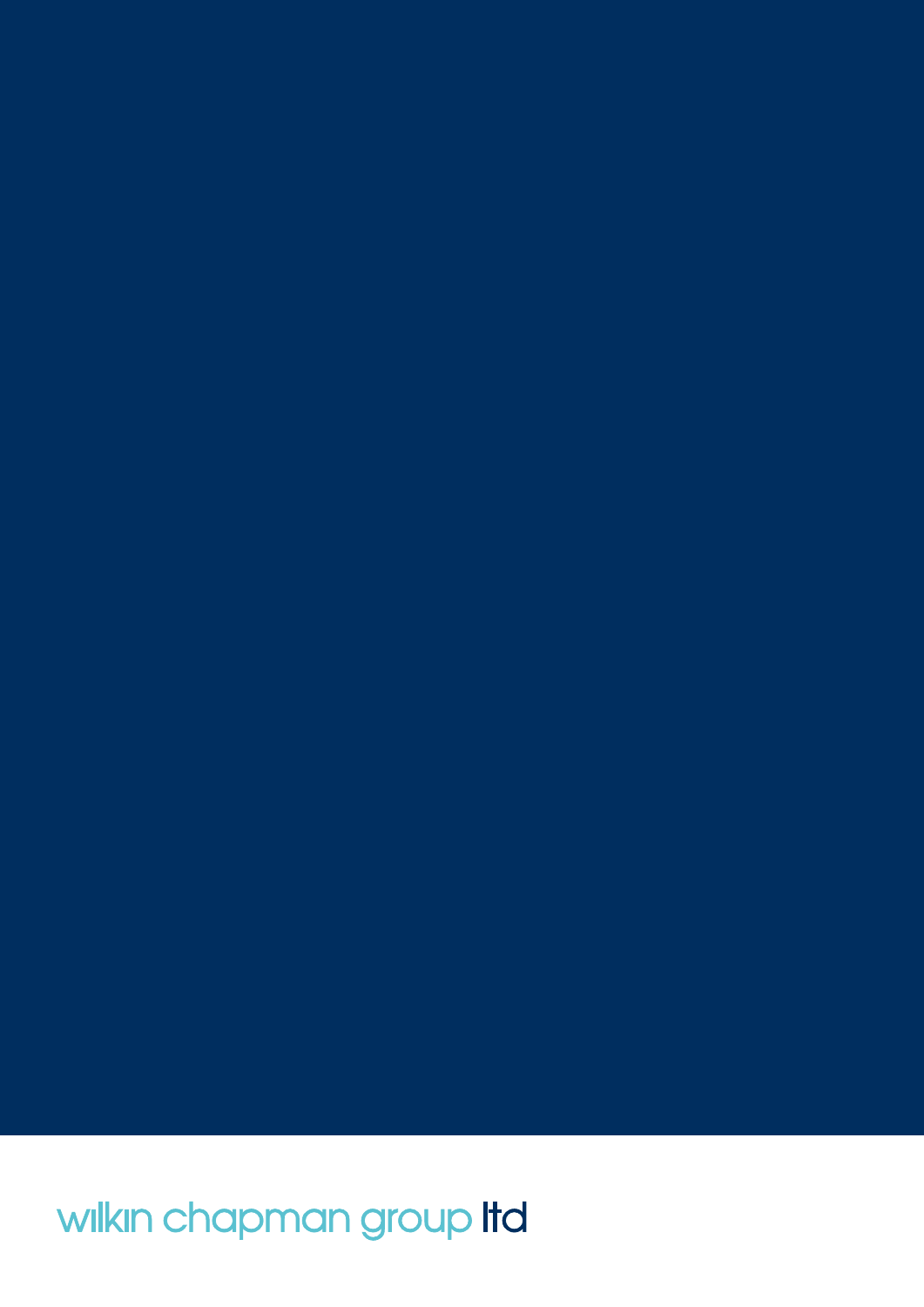# Wilkin Chapman Group Limited Staff Pension Fund Implementation Statement

Year Ending 31 December 2020

wilkin chapman group Itd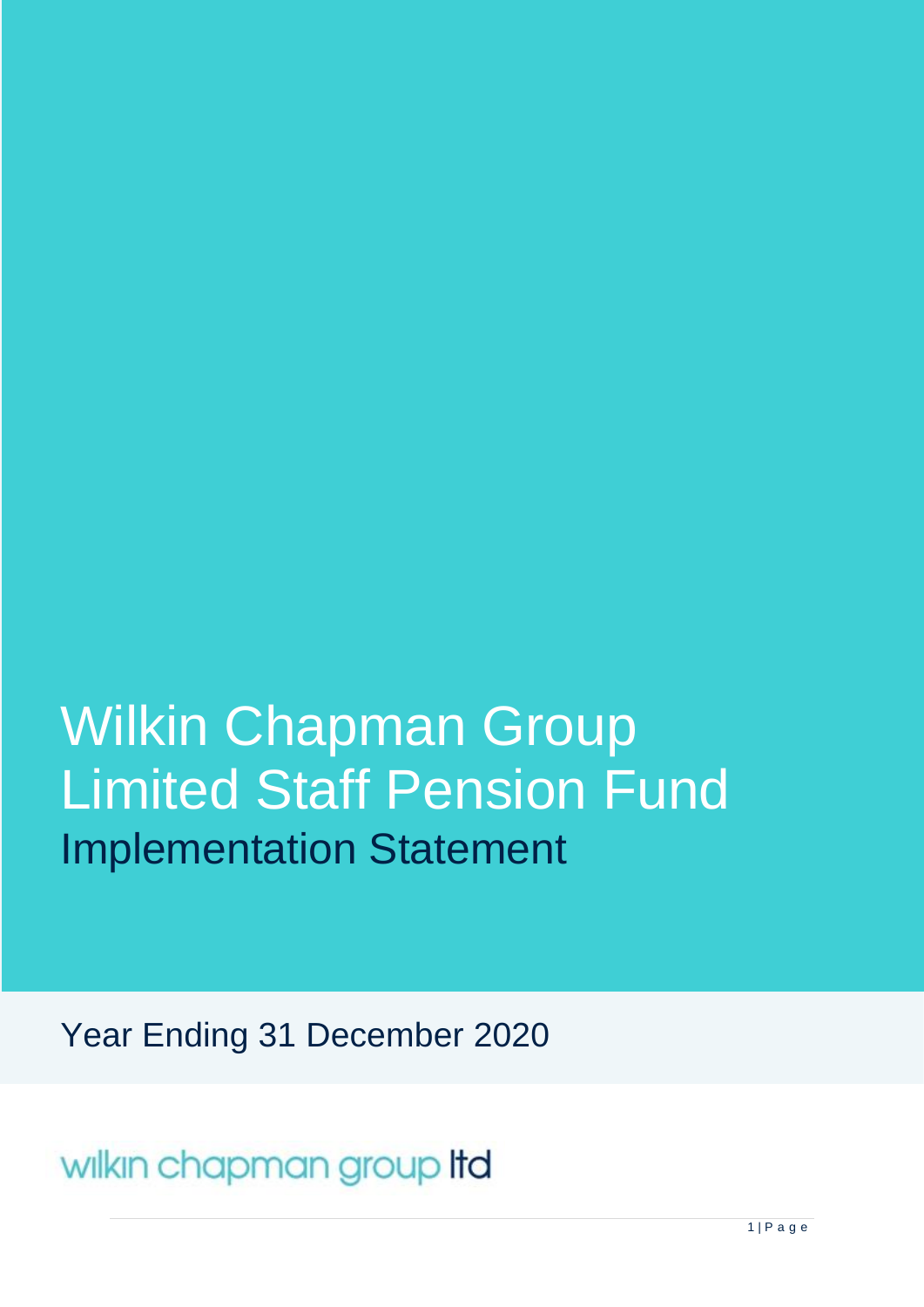### **Contents**

| Introduction                                            | 3              |
|---------------------------------------------------------|----------------|
| <b>Relevant Investments</b>                             | 4              |
| The Trustees' Policy Relating to the Exercise of Rights | $\overline{5}$ |
| The Investment Manager's Voting Record                  | 7              |
| The Investment Manager's Voting Behaviour               | 8              |
| <b>Votes in Significant Votes</b>                       | 9              |
| Description of Voting Behaviour                         | 10             |
| <b>Conclusions</b>                                      | 11             |
| <b>Significant Votes</b>                                | 12             |

### **Glossary**

| <b>ESG</b>                | <b>Environmental, Social and Governance</b>             |
|---------------------------|---------------------------------------------------------|
| <b>Investment Adviser</b> | <b>First Actuarial LLP</b>                              |
| <b>LGIM</b>               | Legal & General Investment Management                   |
| <b>Scheme</b>             | Wilkin Chapman Group Limited Staff Pension Fund         |
| <b>Scheme Year</b>        | 1 January 2020 to 31 December 2020                      |
| <b>SIP</b>                | <b>Statement of Investment Principles</b>               |
| <b>UNPRI</b>              | United Nations Principles for Responsible<br>Investment |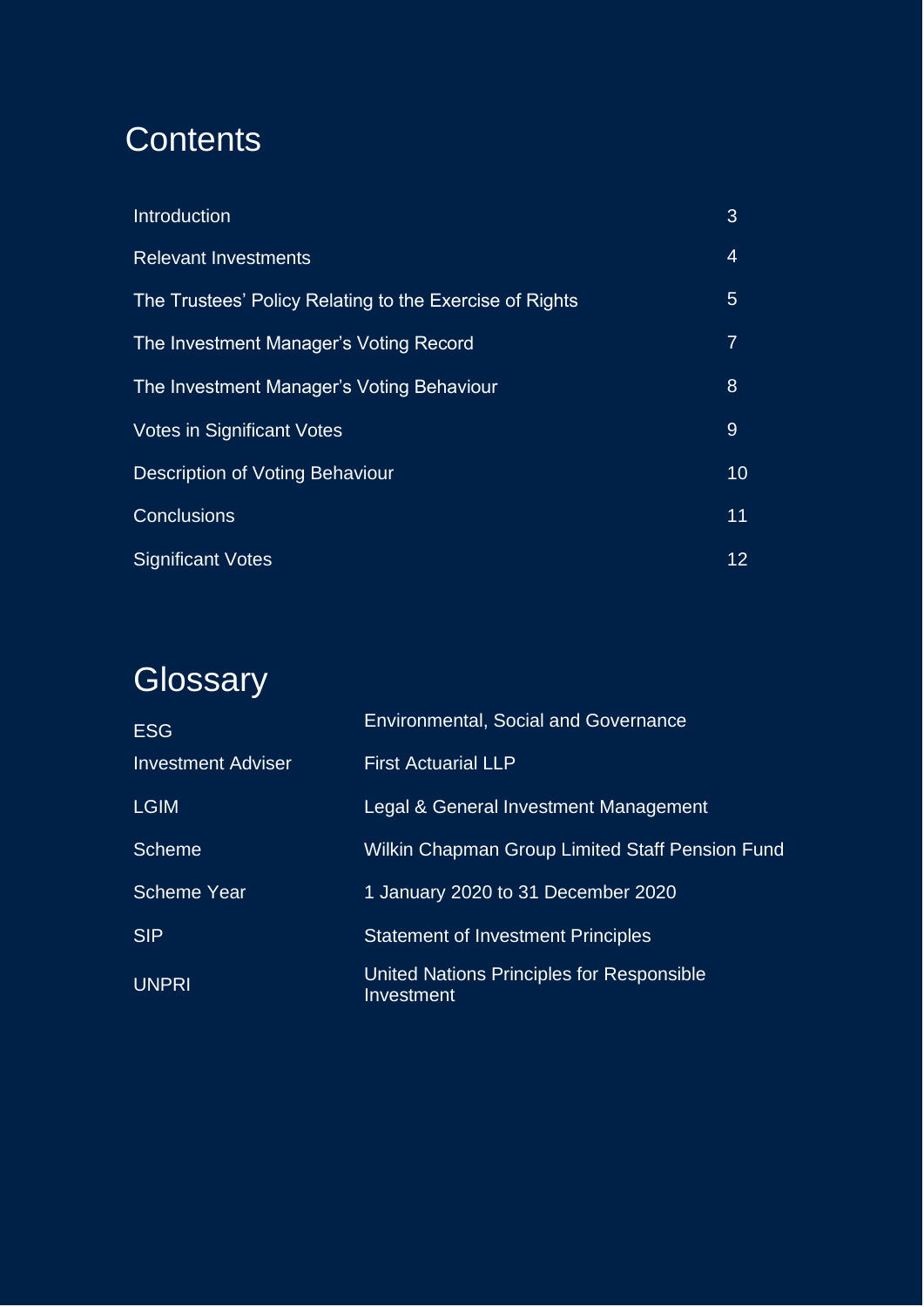### **Introduction**

The Trustees have reviewed the extent to which their policy from the SIP relating to the exercise of rights (including voting rights) attaching to the investments was followed over the Scheme Year and this statement confirms the outcome of that review.

In addition, the statement summarises the voting record of the Scheme's investment manager and provides information on the significant votes made in respect of the Trustees' equity holdings. Information is also provided on the how the Scheme's investment manager makes use of the services of proxy voting advisers.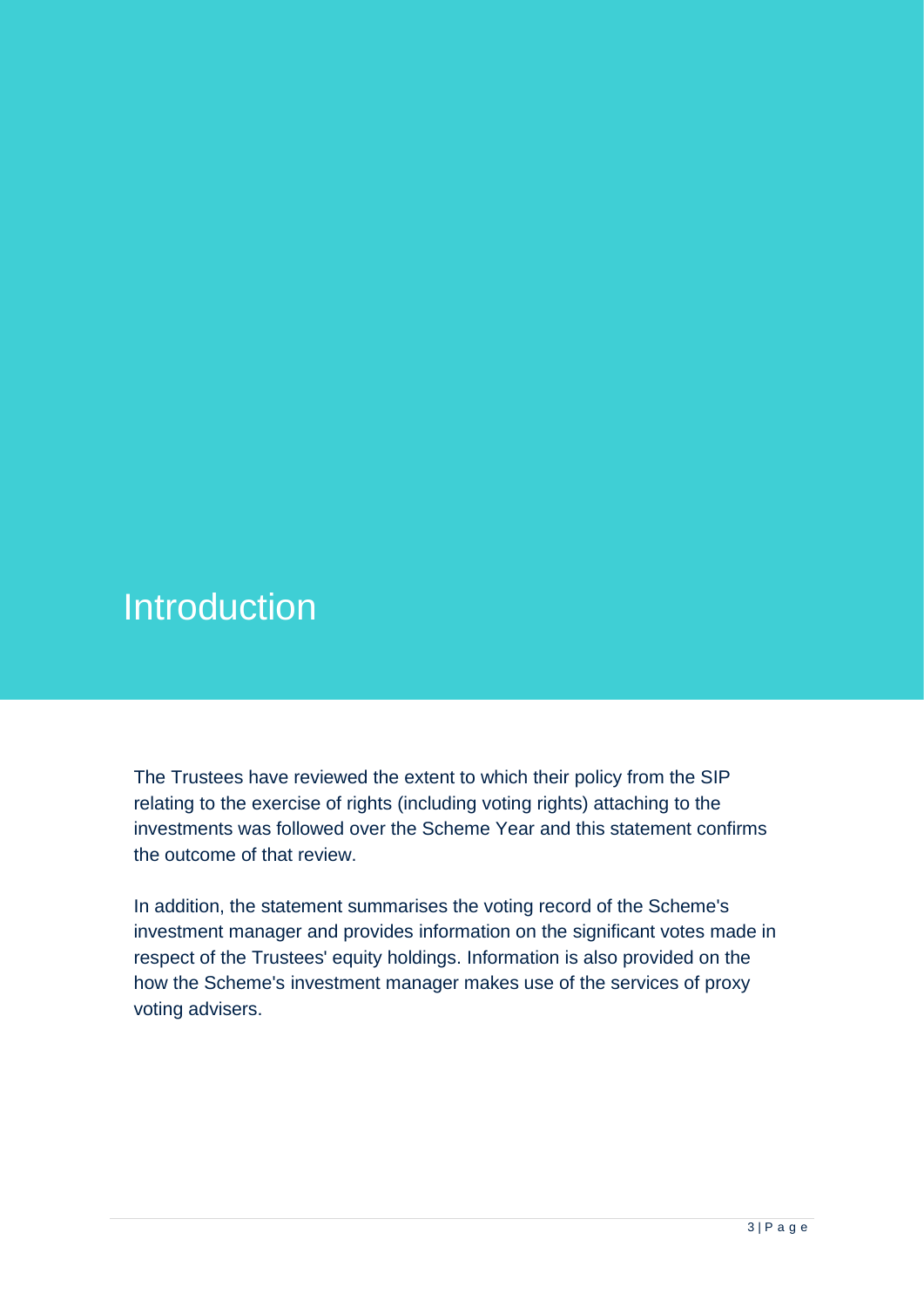### Relevant Investments

The Scheme's assets are invested in pooled funds and some of those funds include an allocation to equities. Where equities are held, the investment manager has the entitlement to vote.

At the end of the Scheme Year, the Scheme invested in the following funds which included an allocation to equities:

- LGIM Diversified Fund
- LGIM World Equity Index Fund
- LGIM World Equity Index Fund GBP Hedged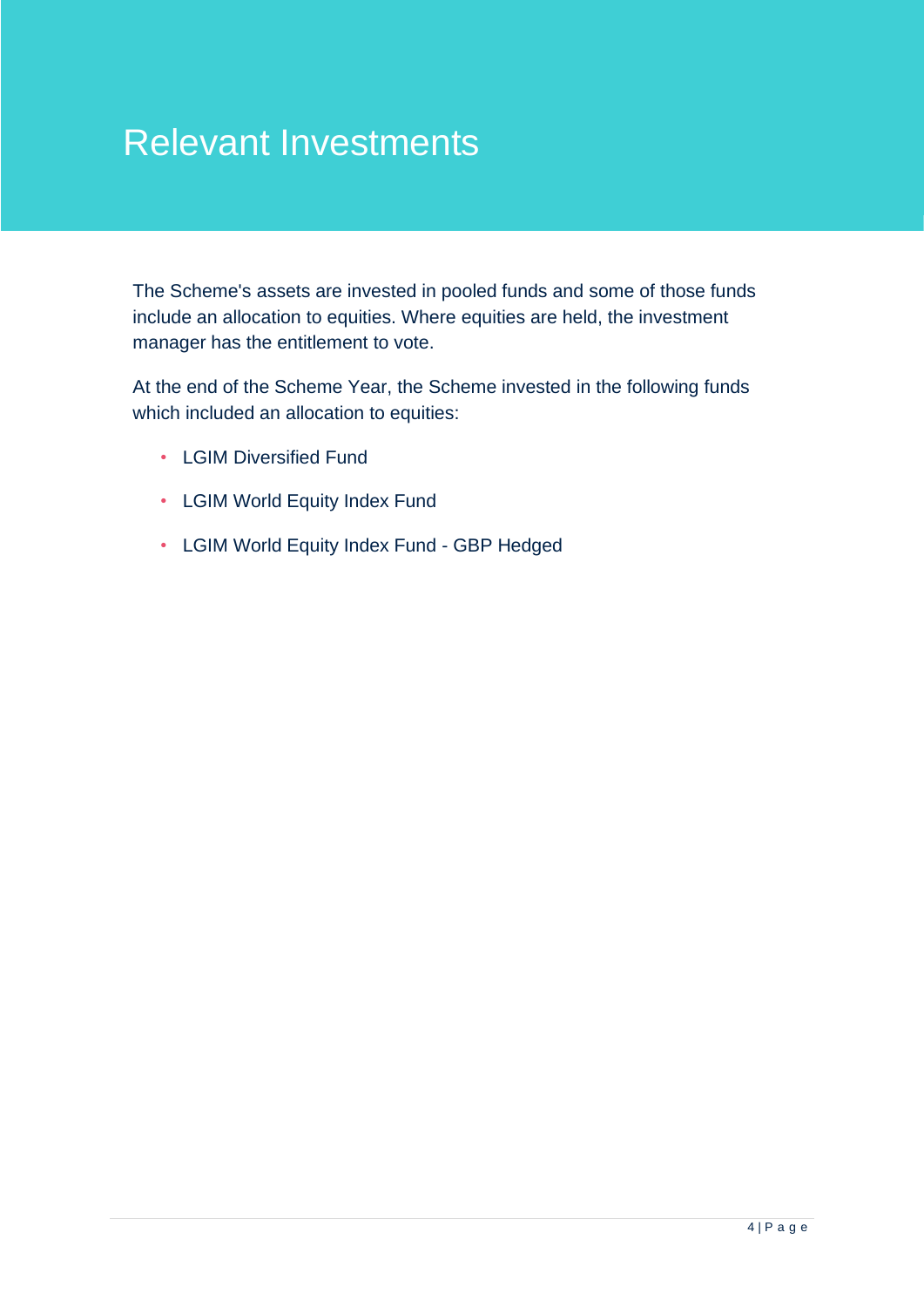#### Summary of the Policy

The Trustees' policy in relation to the exercise of the rights (including voting rights) attaching to the investments is set out in the SIP. The SIP was updated during the Scheme Year to comply with new legislation which required additional information to be stated about the nature of the arrangements in place with the investment manager. Part of the new wording provided a more detailed explanation of the Trustees' policy relating to the exercise of rights.

A summary of the Trustees' policy is as follows:

- The Trustees believe that good stewardship can help create, and preserve, value for companies and markets as a whole and the Trustees wish to encourage best practice in terms of stewardship.
- The Trustees invest in pooled investment vehicles and therefore accept that ongoing engagement with the underlying companies (including the exercise of voting rights) will be determined by the investment manager's own policies on such matters.
- When selecting a pooled fund, the Trustees consider, amongst other things, the investment manager's policy in relation to the exercise of the rights (including voting rights) attaching to the investments held within the pooled fund.
- When considering the ongoing suitability of an investment manager, the Trustees (in conjunction with their Investment Adviser) will take account of any particular characteristics of that manager's engagement policy that are deemed to be financially material.
- The Trustees will normally select investment managers who are signatories to the UNPRI.
- If it is identified that a fund's investment manager is not engaging with companies the Trustees may look to replace that fund. However, in the first instance, the Trustees would normally expect their Investment Adviser to raise the Trustees' concerns with the investment manager.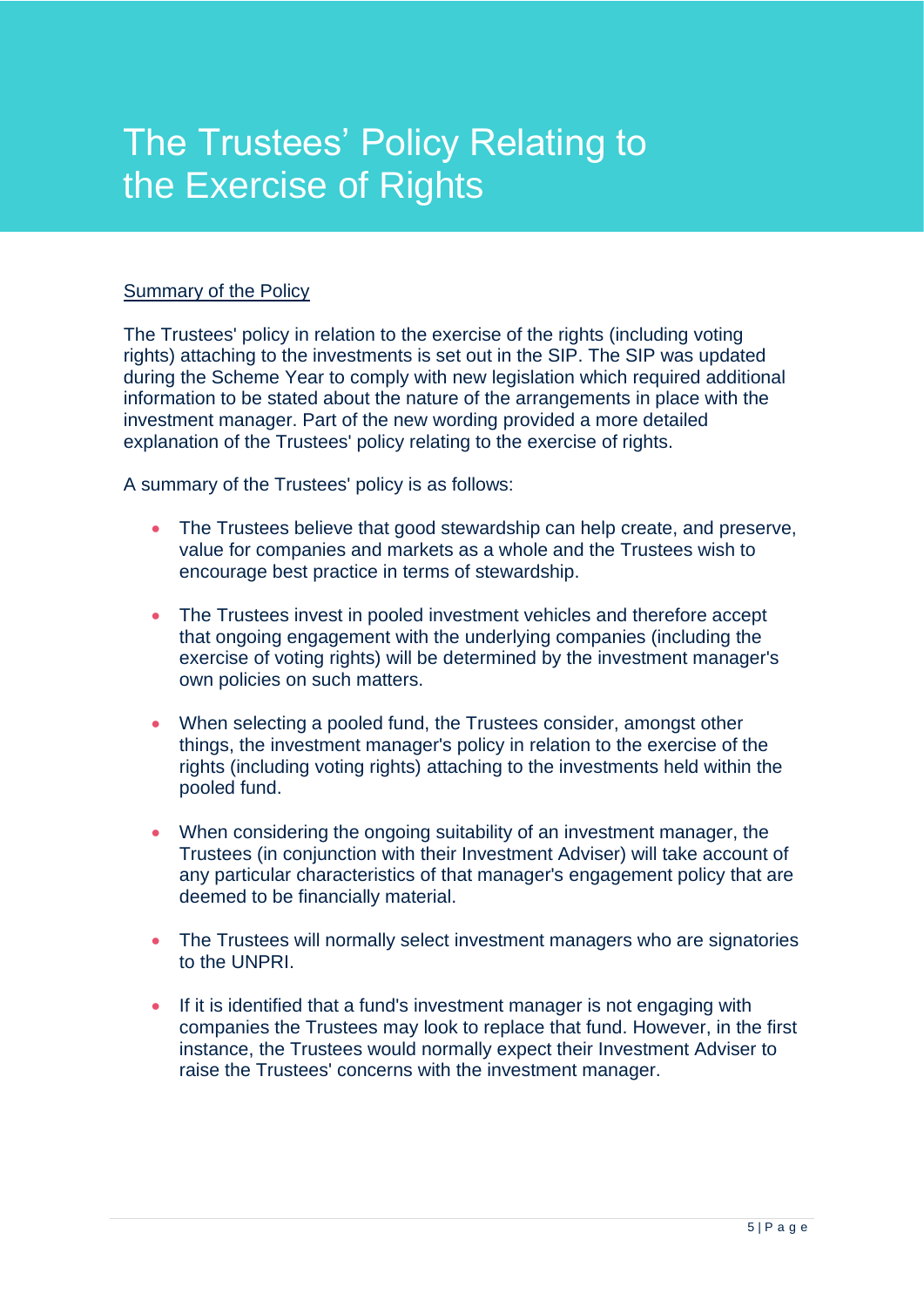#### Has the Policy Been Followed During the Scheme Year?

The Trustees' opinion is that their policy relating to the exercise of rights (including voting rights) attaching to the investments has been followed during the Scheme Year. In reaching this conclusion, the following points were taken into consideration:

- There has been no change to the Trustees' belief regarding the importance of good stewardship.
- The Scheme's invested assets remained invested in pooled funds over the period.
- Whilst the Trustees did not consider the voting records of the investment manager during the Scheme Year, that analysis has now been undertaken. The Trustees, in conjunction with their Investment Adviser, have considered the voting record of the investment manager over the year ending 31 December 2020 as part of the work required to prepare this Implementation Statement. A summary of the key findings from that analysis is provided below.
- All of the investment managers used by the Scheme are UNPRI signatories.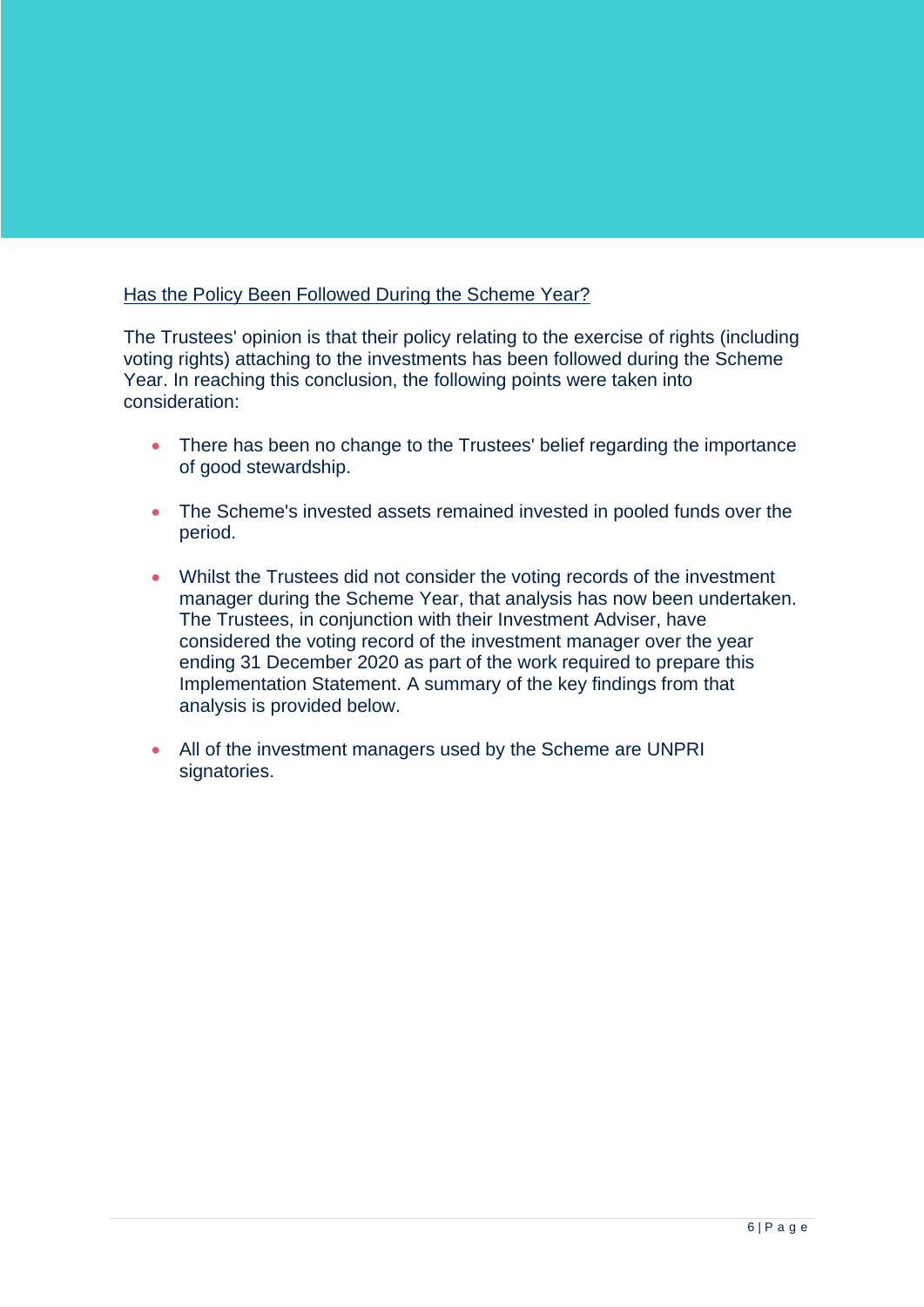### The Investment Manager's Voting Record

#### A summary of the investment manager's voting record is shown in the table below.

|                                     |                 | Split of votes: |                |                               |
|-------------------------------------|-----------------|-----------------|----------------|-------------------------------|
| <b>Investment</b><br><b>Manager</b> | Number of votes | For             | <b>Against</b> | Did not<br>vote/<br>Abstained |
| <b>LGIM</b>                         | 66,242          | 82%             | 17%            | 1%                            |

#### *Notes*

*These voting statistics are based on the manager's full voting record over the 12 months to 31 December 2020 rather than votes related solely to the funds held by the Scheme*

### Use of Proxy Voting Advisers

| Investment  | Who is their proxy  | How is the proxy voting                                                                                                          |
|-------------|---------------------|----------------------------------------------------------------------------------------------------------------------------------|
| Manager     | voting adviser?     | adviser used?                                                                                                                    |
| <b>LGIM</b> | <b>ISS and IVIS</b> | ISS and IVIS provide research<br>and ISS administer votes.<br>However, all voting is<br>determined by guidelines set<br>by LGIM. |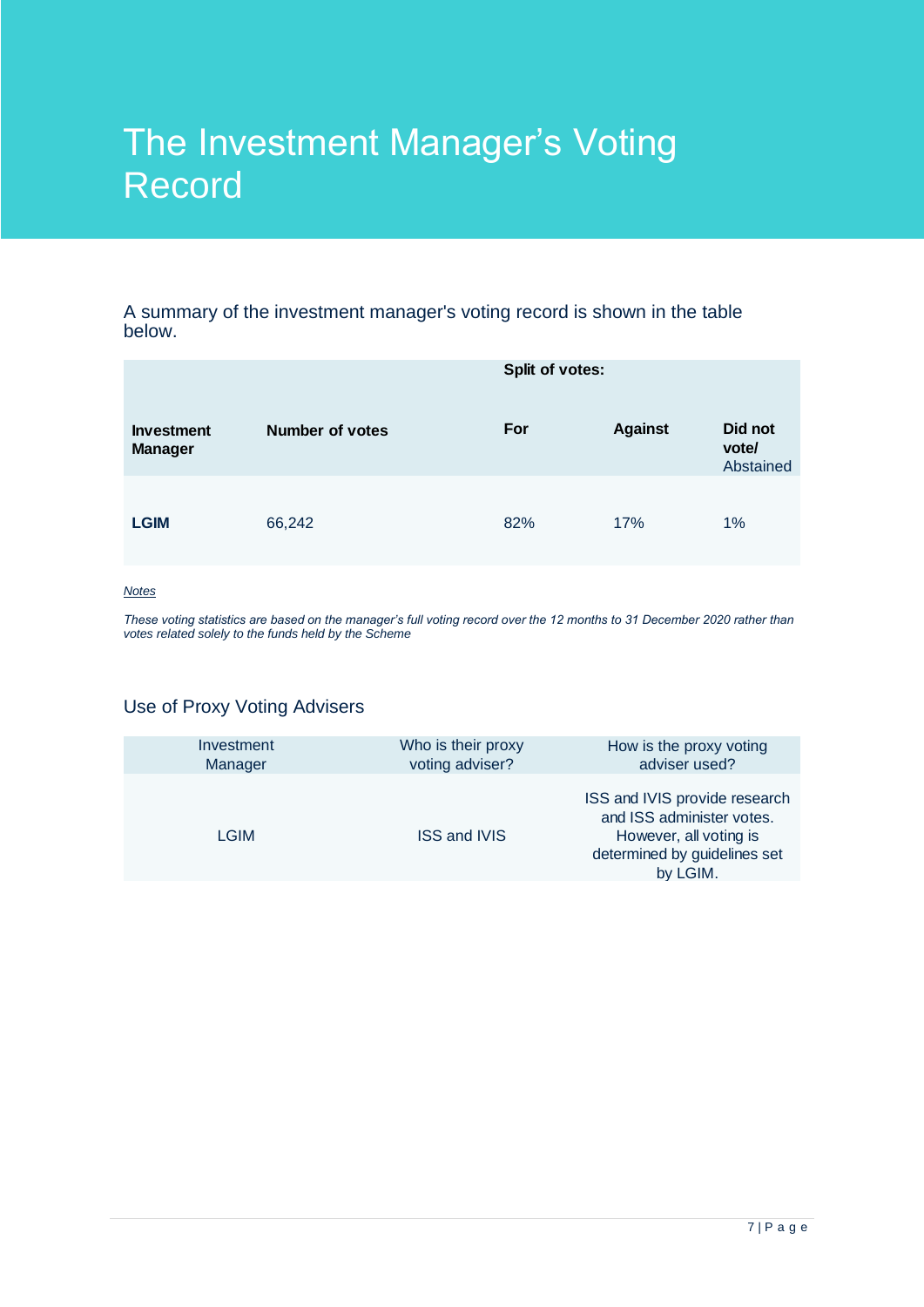### The Investment Manager's Voting Behaviour

The Trustees have reviewed the voting behaviour of the investment manager by considering the following:

- broad statistics of its voting record such as the percentage of votes cast for and against the recommendations of boards of directors (i.e. "with management" or "against management");
- the votes it cast in the year to 31 December 2020 on the most contested proposals in eight categories across the UK, the US and Europe;
- the investment manager's policies and statements on the subjects of stewardship, corporate governance and voting.

The Trustees have also compared the voting behaviour of the investment manager with its peers over the same period.

The Trustees' key observations are set out below.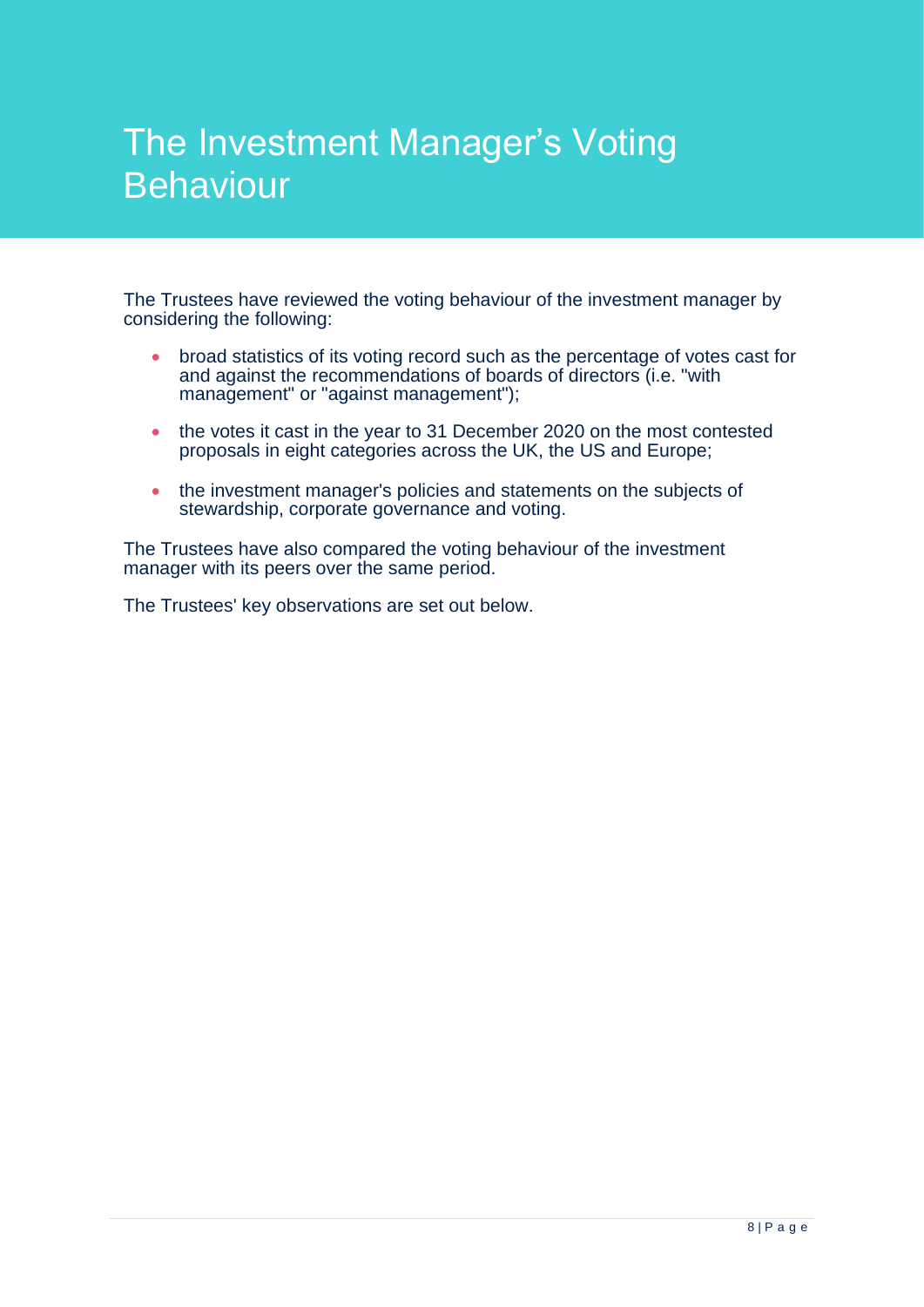### Votes in Significant Votes

Based on information provided by the Trustees' Investment Adviser, the Trustees have identified significant votes in eight separate categories. The Trustees consider votes to be more significant if they are closely contested. i.e. close to a 50:50 split for and against. A closely contested vote indicates that shareholders considered the matter to be significant enough that it should not be simply "waved through". In addition, in such a situation, the vote of an individual investment manager is likely to be more important in the context of the overall result.

The five most significant votes in each of the eight categories based on shares held by the Scheme's investment manager are listed in the Appendix. In addition, the Trustees considered the investment manager's overall voting record in significant votes (i.e. votes across all stocks not just the stocks held within the funds used by the Scheme).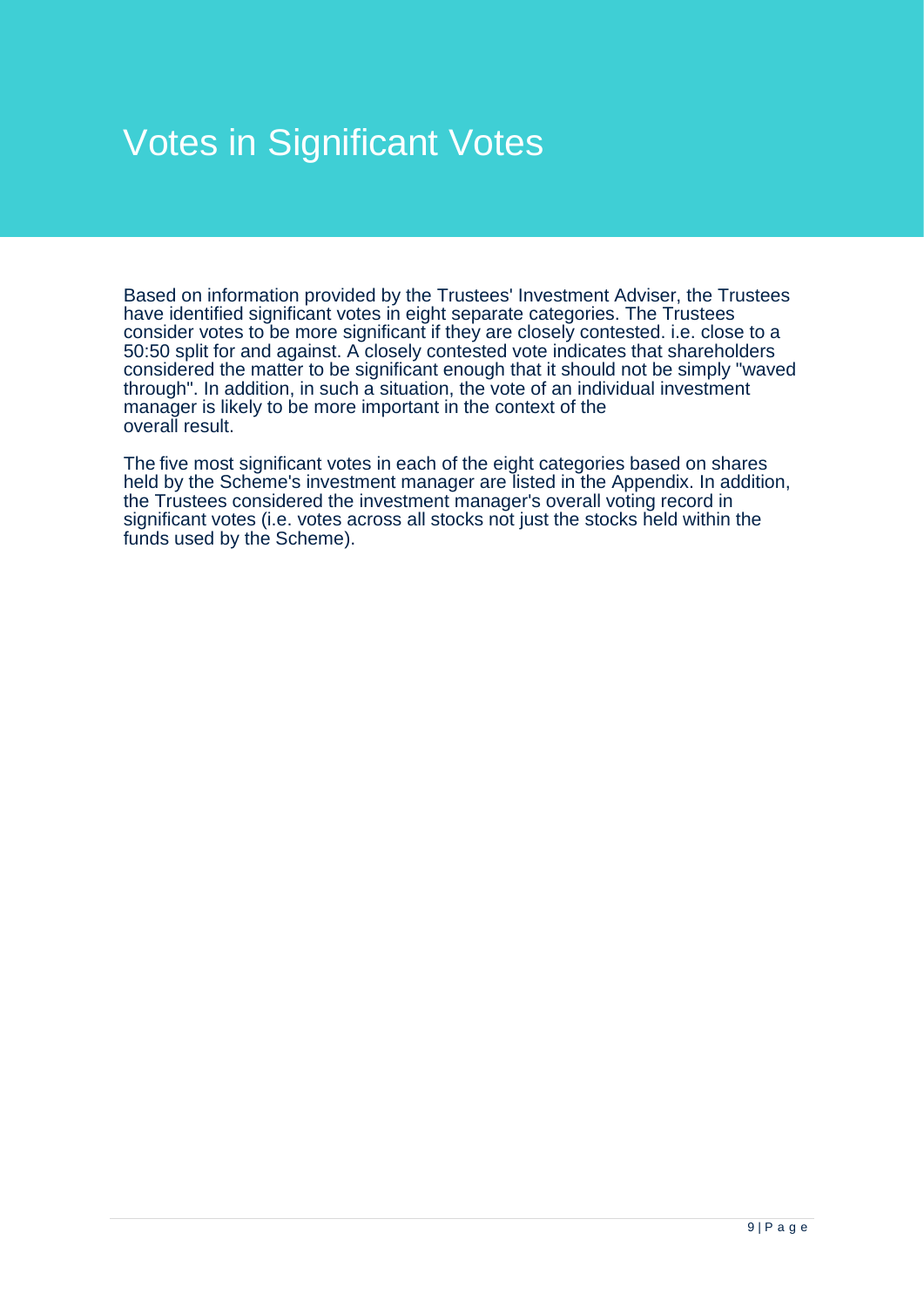### Description of Voting Behaviour

#### LGIM

Relative to its peers, LGIM shows a higher tendency to vote against directors' proposals. The manager has also shown strong support for shareholders' proposals aimed at tackling a broad range of environmental and social issues.

The manager's voting policy is detailed and includes clear rationales and rules for when it will vote against directors' recommendations on a proposal.

LGIM opposed directors in 17% of votes during the year and showed a tendency to do this in contentious votes. This suggests that LGIM is taking its stewardship responsibilities seriously.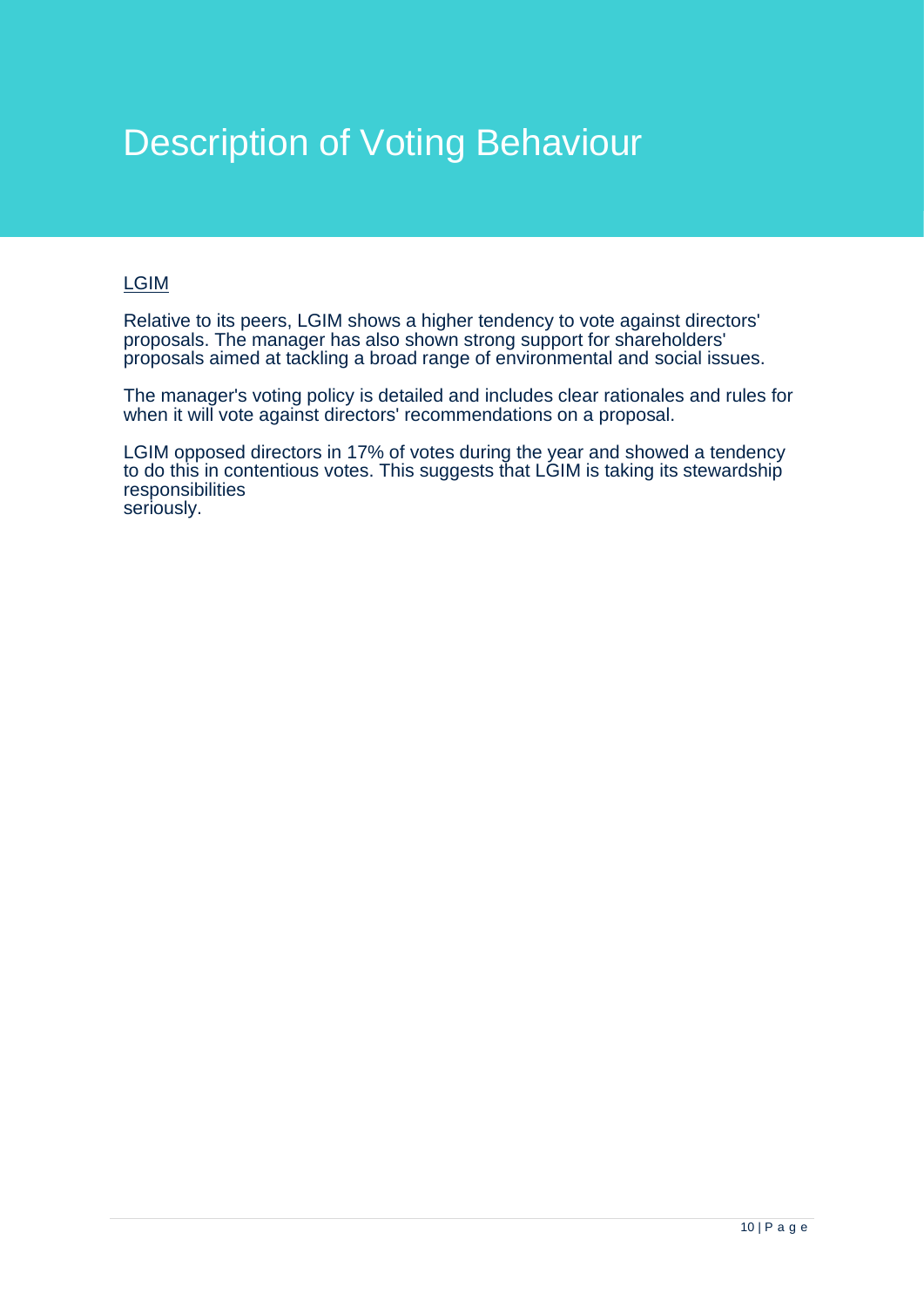### **Conclusions**

Based on the analysis undertaken, the Trustees have no concerns regarding the voting records of LGIM.

The Trustees will keep the voting actions of the investment manager under review.

 $\frac{11}{22.07.2021}$  Date:  $\frac{22.07.2021}{22.07.2021}$ 

Signed on behalf of the Trustees of the Wilkin Chapman Group Limited Staff Pension Fund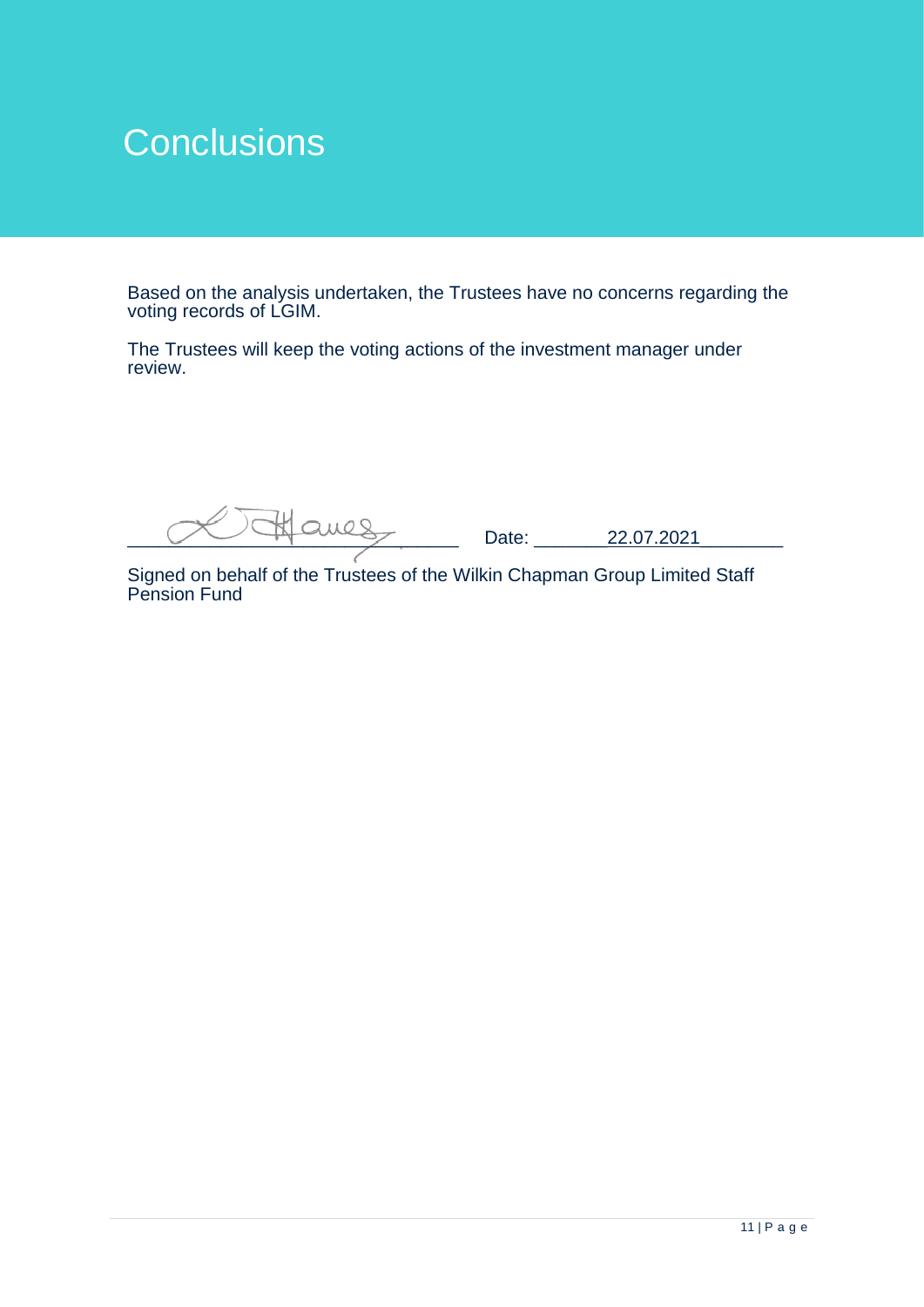### Significant Votes

The table below records how the Scheme's investment manager voted in the most significant votes identified by the Trustees.

| Company                                | <b>Meeting</b><br><b>Date</b> | Proposal                                                                  | Votes<br>For<br>$(\% )$ | <b>Votes</b><br>(%) |        | Against LGIM |
|----------------------------------------|-------------------------------|---------------------------------------------------------------------------|-------------------------|---------------------|--------|--------------|
|                                        |                               |                                                                           |                         |                     |        |              |
| <b>Audit &amp; Reporting</b>           |                               |                                                                           |                         |                     |        |              |
| YARA INTERNATIONAL ASA                 | 07/05/2020                    | Receive the Directors Report                                              |                         | 50                  | 50     | Did Not Vote |
| THE MOSAIC COMPANY                     | 21/05/2020                    | Appoint the Auditors                                                      |                         | 65                  | 32 For |              |
| NORTHROP GRUMMAN<br><b>CORPORATION</b> | 20/05/2020                    | <b>Appoint the Auditors</b>                                               |                         | 24                  | 75     | Against      |
| <b>VIVENDI SA</b>                      | 20/04/2020                    | Approval of the Information set out in<br>the Corporate Governance Report |                         | 74                  | 23     | Against      |
| ATOS SE                                | 16/06/2020                    | <b>Appoint the Auditors</b>                                               |                         | 78                  | 22     | Against      |

| <b>Shareholder Capital &amp; Rights</b>     |            |                                                                                                                      |    |    |         |
|---------------------------------------------|------------|----------------------------------------------------------------------------------------------------------------------|----|----|---------|
| <b>STMICROELECTRONICS</b><br><b>NV</b>      | 17/06/2020 | <b>Grant Board Authority to Issue Shares</b><br>Up To 10 Percent of Issued Capital<br>and Exclude Pre-emptive Rights | 46 | 54 | Against |
| NIELSEN HOLDINGS PLC                        | 12/05/2020 | <b>Authorise Share Repurchase</b>                                                                                    | 58 | 42 | Against |
| <b>JUST EAT</b><br>TAKEAWAY.COM N.V.        | 14/05/2020 | <b>Issue Shares for Cash for the Purpose</b><br>of Financing an Acquisition or Other<br>Capital Investment           | 60 | 40 | Against |
| <b>ASSICURAZIONI</b><br><b>GENERALI SPA</b> | 27/04/2020 | Authorize Share Repurchase Program<br>and Reissuance of Repurchased<br>Shares to Service Performance Share           | 68 | 32 | Against |
| <b>VIVENDI SA</b>                           | 20/04/2020 | Authorize Specific Buyback Program<br>and Cancellation of Repurchased<br><b>Share</b>                                | 69 | 31 | Against |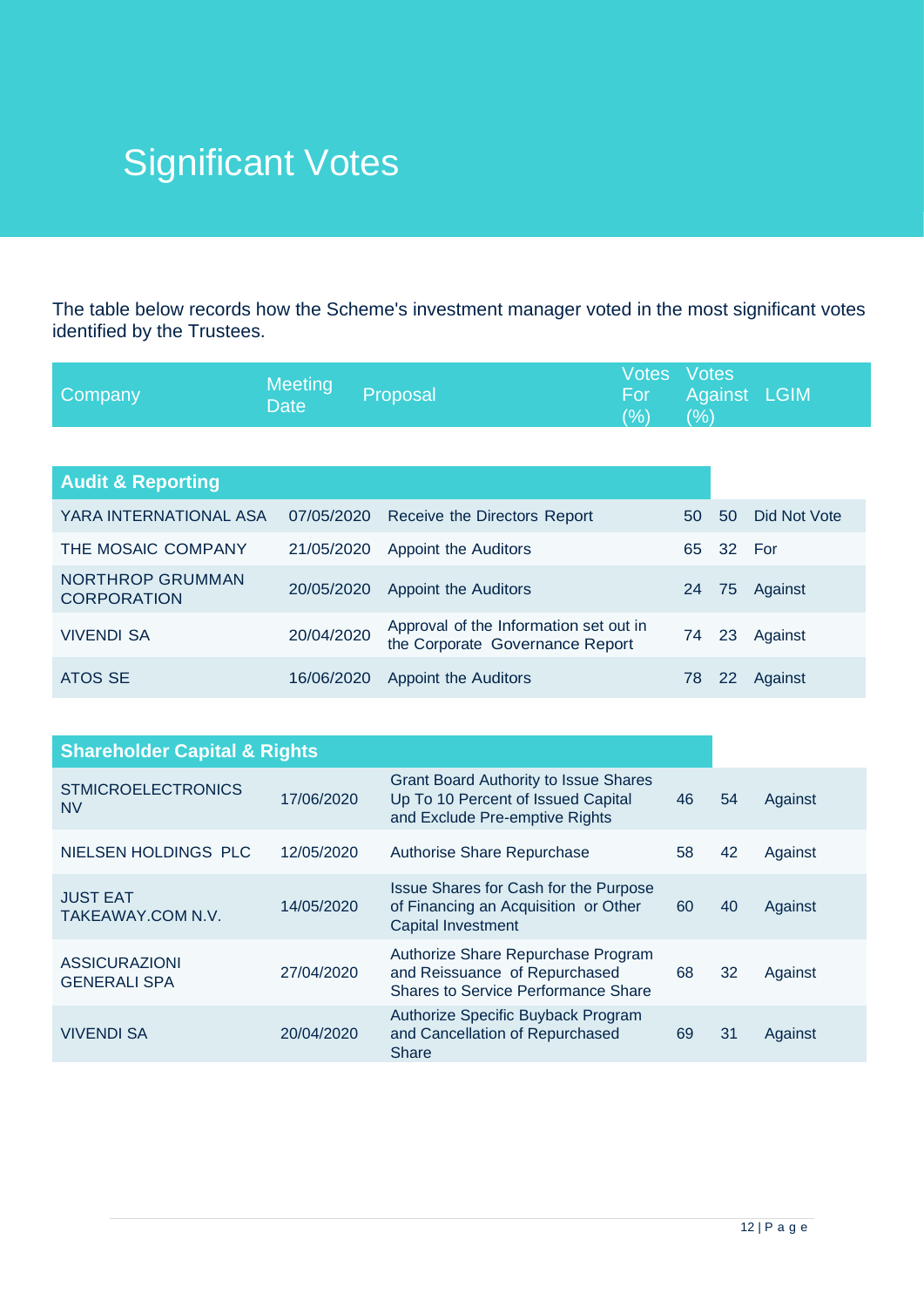| <b>Pay &amp; Remuneration</b> |            |                                                                   |    |    |              |
|-------------------------------|------------|-------------------------------------------------------------------|----|----|--------------|
| YARA INTERNATIONAL ASA        | 07/05/2020 | Approve Fees Payable to the Board of<br><b>Directors</b>          | 50 | 50 | Did Not Vote |
| ALTRIA GROUP INC.             | 14/05/2020 | Advisory Vote on Executive<br>Compensation                        | 49 | 50 | Against      |
| <b>STMICROELECTRONICS NV</b>  | 17/06/2020 | <b>Approve Remuneration Policy for</b><br><b>Management Board</b> | 50 | 50 | Against      |
| <b>AROUNDTOWN SA</b>          | 24/06/2020 | <b>Approve Remuneration Policy</b>                                | 49 | 51 | Against      |
| PAYCOM SOFTWARE INC.          | 27/04/2020 | <b>Advisory Vote on Executive</b><br>Compensation                 | 45 | 53 | Against      |

| <b>Constitution of Company, Board &amp; Advisers</b> |            |                                                                   |    |    |         |
|------------------------------------------------------|------------|-------------------------------------------------------------------|----|----|---------|
| <b>SOLVAY SA</b>                                     | 12/05/2020 | Indicate Aude Thibaut de Maisieres as<br>Independent Board Member | 50 | 50 | Against |
| <b>UBS GROUP AG</b>                                  | 29/04/2020 | <b>Elect Remuneration Committee</b><br>Member: Dieter Wemmer      | 48 | 48 | For     |
| GLOBAL PAYMENTS INC                                  | 29/04/2020 | Elect Director Robert H.B. Baldwin, Jr.                           | 57 | 43 | Against |
| THE BOEING COMPANY                                   | 27/04/2020 | Elect Susan C. Schwab                                             | 56 | 43 | For     |
| WASTE MANAGEMENT INC                                 | 12/05/2020 | Elect Director Victoria M. Holt                                   | 58 | 41 | Against |

| <b>Merger, Acquisition, Sales &amp; Finance</b>   |            |                                                                                                                     |    |                |         |
|---------------------------------------------------|------------|---------------------------------------------------------------------------------------------------------------------|----|----------------|---------|
| DELIVERY HERO SE                                  | 18/06/2020 | Approve Issuance of Warrants/Bonds<br>with Warrants Attached/Convertible<br><b>Bonds without Pre-emptive Rights</b> | 78 | 22             | Against |
| DASSAULT SYSTEMES<br><b>SE</b>                    | 26/05/2020 | Delegate Power to the Board to<br>Acquire Certain Assets of Another<br>Company                                      | 80 | 20             | Against |
| <b>OCCIDENTAL PETROLEUM</b><br><b>CORPORATION</b> | 29/05/2020 | Approval of Issuance of Common<br><b>Stock Underlying the Berkshire</b><br>Hathaway Warrant                         | 83 | 16             | For     |
| SOCIETE GENERALE SA                               | 19/05/2020 | Authorize Issuance of Convertible<br>Bonds for Private Placements without<br>Pre-emptive Rights, up to Aggregate    | 93 | $\overline{7}$ | For     |
| MUENCHENER RUECK AG<br>(MUNICH RE)                | 29/04/2020 | <b>Issue Bonds/Debt Securities</b>                                                                                  | 93 | 7              | For     |